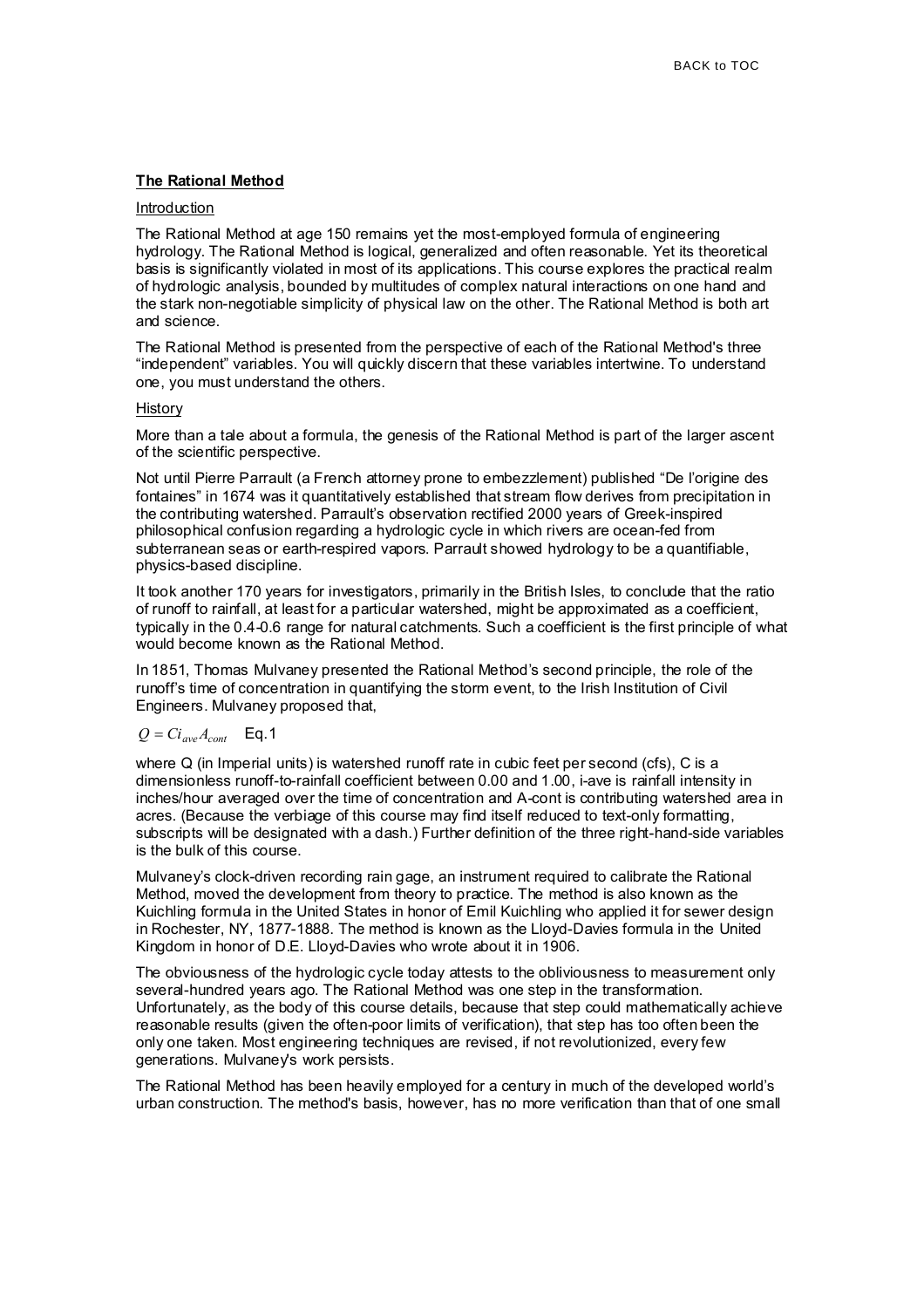parking lot study by Johns Hopkins University (ASCE, 1996, p. 582). Mulvaney's work persists because of its ease, not its confirmation.

Why the Method is "Rational"

The Rational Method is misdesignated "rational" by those who attribute the title to fundamental physical reason. As will be discussed, the method's logic is highly idealized. FHWA (1986, p. 137) classifies the method as empirical. The rational mind should at least suspect that Eq. 1 is analytically superficial. To its "rational" credit, the method, in its infancy, was less arbitrary than its competitors.

Eq. 1 is unsystematically dimensional, employing feet, seconds, inches, hours and acres. If one takes each right-hand-side variable as 1.0, runoff is 1.0 acre-inch/hour, which converts to 1.00833 cfs, 1 cfs in any practical sense. Some authors thus attribute the title "rational" to the closeness of 1.00833 to unity. If that were the basis, the equation might more appropriately be known as the "Coincidental Imperial Units Method", as Eq. 1 can, of course, be formulated for any dimensional system by an appropriate constant. In SI form, Eq. 1 becomes,

$$
Q = 0.00278C i_{ave} A_{cont}
$$
 Eq. 2

where Q is in cubic meters per second, i-ave is in millimeters/hour and A-cont is in hectares. The 0.00278 obviously isn't close to unity. This course will use Imperial units, Eq. 1.

The Rational Method is "rational" by virtue of its reliance on a ratio C of runoff to rainfall intensity. The method title would be less ambiguous if "nal" were deleted.

The United States Army knows the wisdom of strategic retreat. USACE, (1996, p. 110) ducks the etymologic (word history) question entirely, calling the computation "the so-called rational method". If the professional community cannot agree on why something is named, it should come as no surprise when the community doesn't agree on its employment.

### C as a Scientific Parameter

As will be immediately evident, a C is by no means a constant in the manner of pi, an immutable value. C is a variable. The dilemma manifests itself in most applications of the Rational Method. A reference may indicate that C for, say, heavy industrial zones lies between 0.60 and 0.90 or perhaps is typically 0.80. What contributes to the variability? Can such contributions be separated?

In a mechanical sense, C is the product of two coefficients, Eq. 3,

$$
C = C_a C_d \qquad \text{Eq. 3}
$$

C-a is due to abstractions (infiltration, interception, detention storage, etc.) and C-d is related to diffusion, the tendency for a hydrograph to spread in time and attenuate in peak as it moves downstream. Hydraulic engineers see C-d as a "routing" issue. Both C-a and C-d are dimensionless. Neither can exceed unity. From the practical viewpoint, as we will see in Section 9, C-d is treated as if it were 1.00 and C-a can be seen as,

$$
C_a = \frac{i - \phi}{i} \qquad \text{Eq. 4}
$$

where i-ave is rainfall intensity measured in inches/hour and phi is an index of loss rate in similar units. The hydrologic "phi index" can be used to horizontally divide a hyetograph into direct runoff above and abstraction below. If no loss occurs, phi is 0.0 and C is 1.00. If loss is at the same rate as rainfall, C is 0.00. Loss rate can't exceed rainfall rate because of mass conservation. From the perspective of science, however, Eq. 4 leads nowhere because phi is a one-event empirical backcalculated watershed parameter.

Alternatively, where a watershed's flow path is complex, the C can be seen as an expression of two empirical components, one C relating to overland flow and another C relating to channel flow Singh (1988, p. 127) provides some guidance, but not enough for scientific application.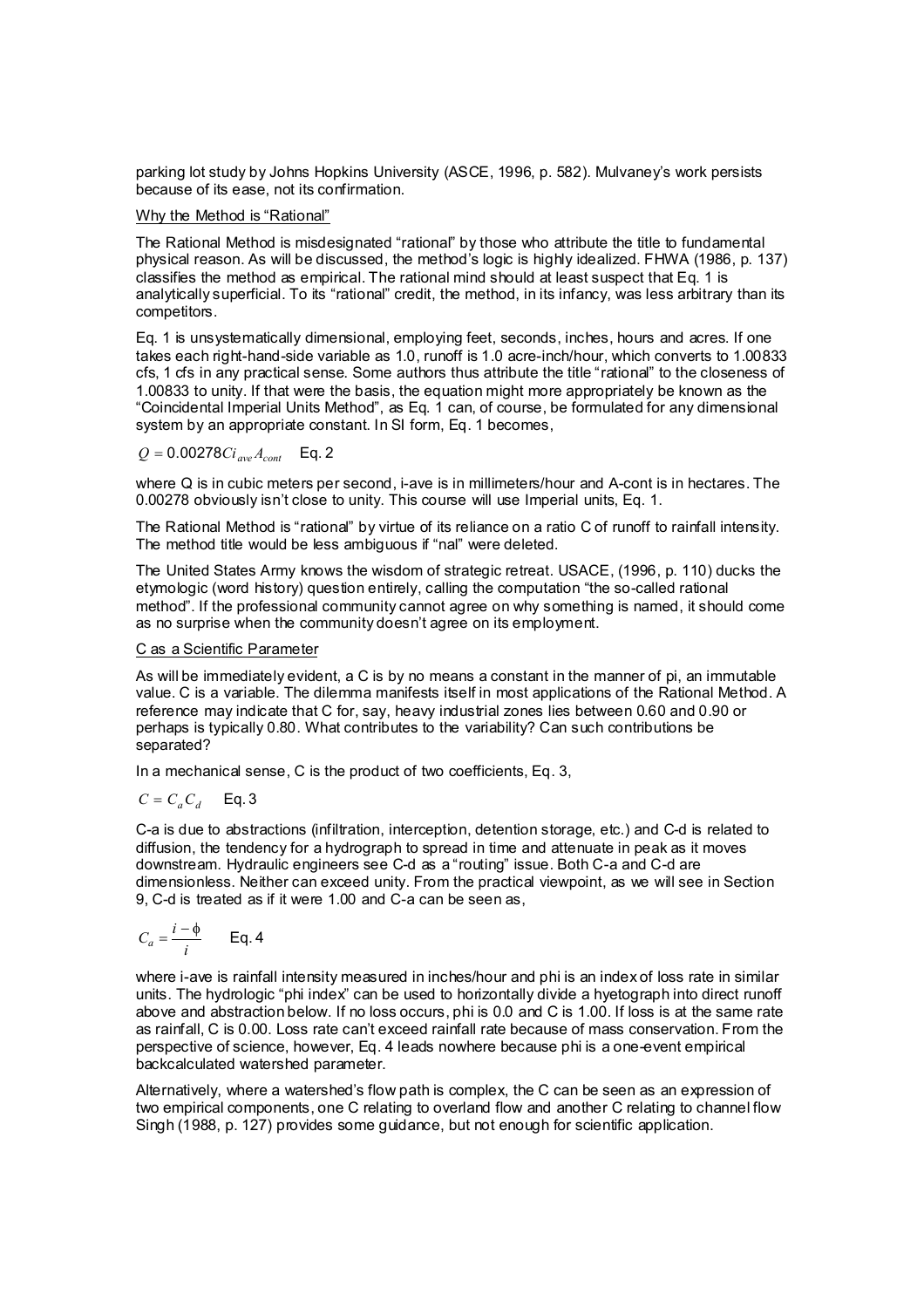Chadwick and Morfett (1993, p. 328) propose that C is the product of a volumetric runoff coefficient C-v and a routing coefficient C-r. But as the latter is an unexplained constant 1.3 and the former is a regressed "urban percentage runoff"/100, true science again seems to be illusionary.

What's above is indicative of C's bleak scientific underpinning. C stems from some combination of physical processes, to be sure, but we've little explanation for such physics.

#### C as an Empirical Parameter

What follows indicates empirical reality, bewildering perhaps in small doses, but rich when viewed in total. C is best quantified by the art of watershed observation.

Tables summarize C for various land treatments, the latter term not necessarily implying human intervention. Many of the slope-unspecified values are reprinted from one reference to the next for more than 50 years. Check your hydrologic references for "Railroad Yards" in the C table. If you find it, you have this data set. Railroads aren't as big of concern today.

The topic of return periods is addressed later in this chapter, but for reference, Tables 1 and 2 represent 2 to 10-year T-r's according to ASCE (1996, p. 591) or 5 to10 years according to ODOT (1990, p. 11). The values simply represent typical values for storms of unremarkable magnitude.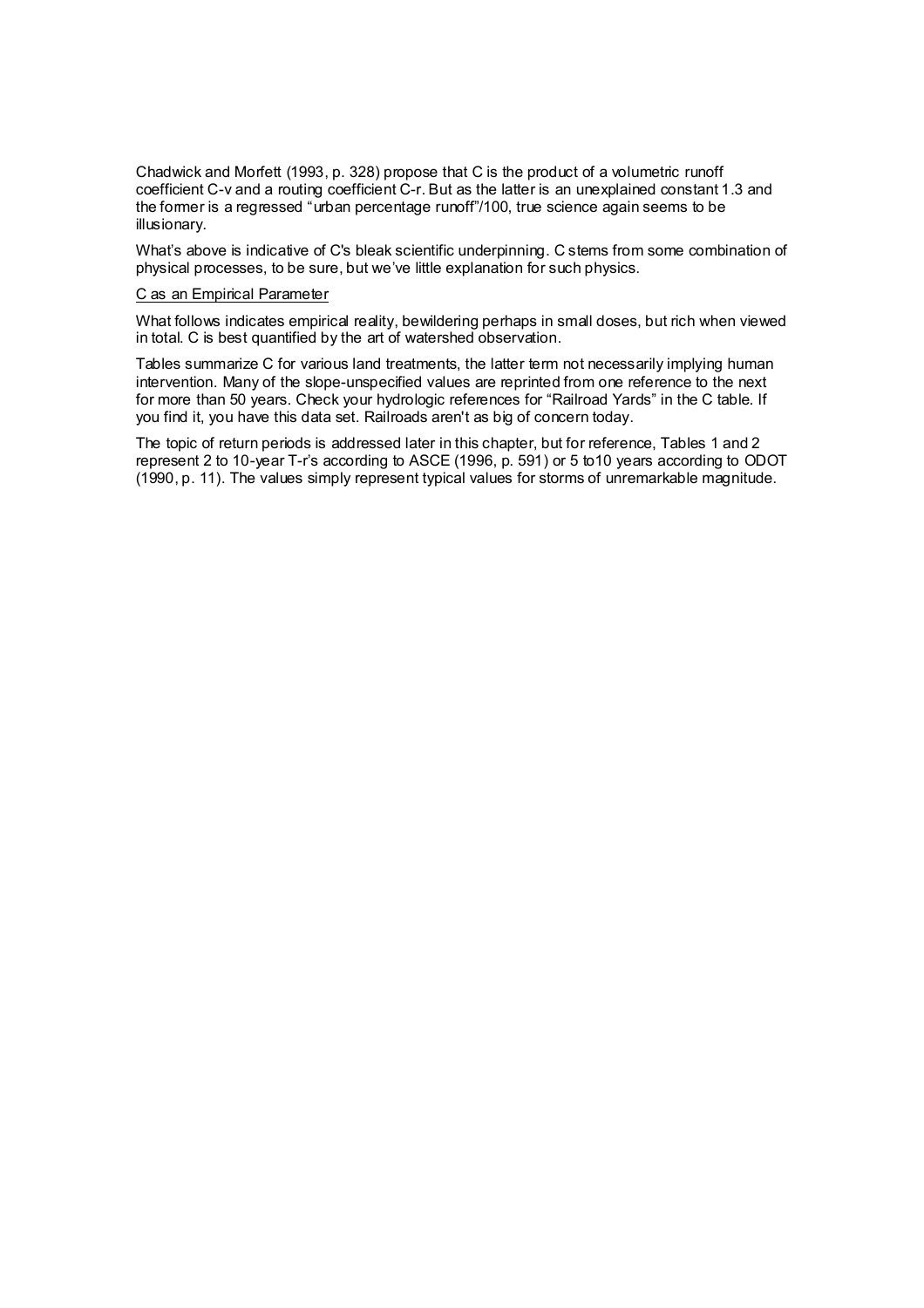| Table 1. Rational C's, Urban Conditions                                   |                                     |               |                |                |                |
|---------------------------------------------------------------------------|-------------------------------------|---------------|----------------|----------------|----------------|
|                                                                           |                                     |               |                | Slope          |                |
|                                                                           |                                     |               | < 0.02         | $0.02 - 0.10$  | > 0.10         |
| Industrial                                                                | light                               | $0.50 - 0.80$ | 0.50           | 0.70           | 0.80           |
|                                                                           | heavy                               | $0.60 - 0.90$ | 0.60           | 0.80           | 0.90           |
| <b>Business</b>                                                           | downtown                            | 0.70-0.95     | 0.80           | 0.85           | 0.85           |
|                                                                           | neighborhood                        | $0.50 - 0.70$ |                |                |                |
| Residential                                                               | single-family                       | $0.30 - 0.50$ |                |                |                |
|                                                                           | multi-units,<br>detached            | $0.40 - 0.60$ |                |                |                |
|                                                                           | multi-units,                        |               |                |                |                |
|                                                                           | attached                            | 0.60-0.75     |                |                |                |
|                                                                           | suburban                            | $0.25 - 0.40$ |                |                |                |
|                                                                           | 1-3 units/ac                        |               | 0.35           | 0.40           | 0.45           |
|                                                                           | 3-6 units/ac                        |               | 0.50           | 0.55           | 0.60           |
|                                                                           | 6-15 units/ac                       |               | 0.70           | 0.75           | 0.80           |
|                                                                           | apartments                          | $0.50 - 0.70$ | 0.50           | 0.60           | 0.70           |
|                                                                           | Park & Cemetery                     |               | 0.10           | 0.15           | 0.25           |
| Playground                                                                |                                     | $0.20 - 0.35$ | 0.20           | 0.25           | 0.30           |
| Drive & Walk                                                              |                                     | 0.75-0.85     | 0.75           | 0.80           | 0.85           |
| Railroad Yard                                                             |                                     | $0.20 - 0.35$ |                |                |                |
| Roofs                                                                     |                                     | $0.75 - 0.95$ |                |                |                |
| Water Impoundment                                                         |                                     | 1.00          |                |                |                |
| Lawn                                                                      | soil unspecified                    |               | 0.17           | 0.22           | 0.35           |
|                                                                           | sandy soil                          |               | $0.05 - 0.10*$ | $0.10 - 0.15*$ | $0.15 - 0.20*$ |
|                                                                           | heavy soil                          |               | $0.13 - 0.17*$ | $0.18 - 0.22*$ | $0.25 - 0.35*$ |
| Roadway                                                                   | unspecified                         |               | 0.90           | 0.90           | 0.90           |
|                                                                           | asphalt                             | 0.70-0.95     |                |                |                |
|                                                                           | concrete                            | 0.70-0.95     |                |                |                |
|                                                                           | brick                               | $0.70 - 0.85$ |                |                |                |
|                                                                           | gravel                              |               | 0.50           | 0.55           | 0.60           |
|                                                                           | earth shoulder                      |               | 0.50           | 0.50           | 0.50           |
| grass shoulder                                                            |                                     |               | 0.25           | 0.25           | 0.25           |
|                                                                           | earth sideslope                     |               | 0.60           | 0.60           | 0.60           |
| turf sideslope                                                            |                                     |               | 0.30           | 0.30           | 0.30           |
|                                                                           | turf median                         |               | 0.25           | 0.30           | 0.30           |
|                                                                           | *Slope < $0.02$ , 0.02-0.07, > 0.07 |               |                |                |                |
| Sources: Chow, 1964, p.14-7, 21-38; ASCE, 1996, p. 591; ODOT, 1990, p. 11 |                                     |               |                |                |                |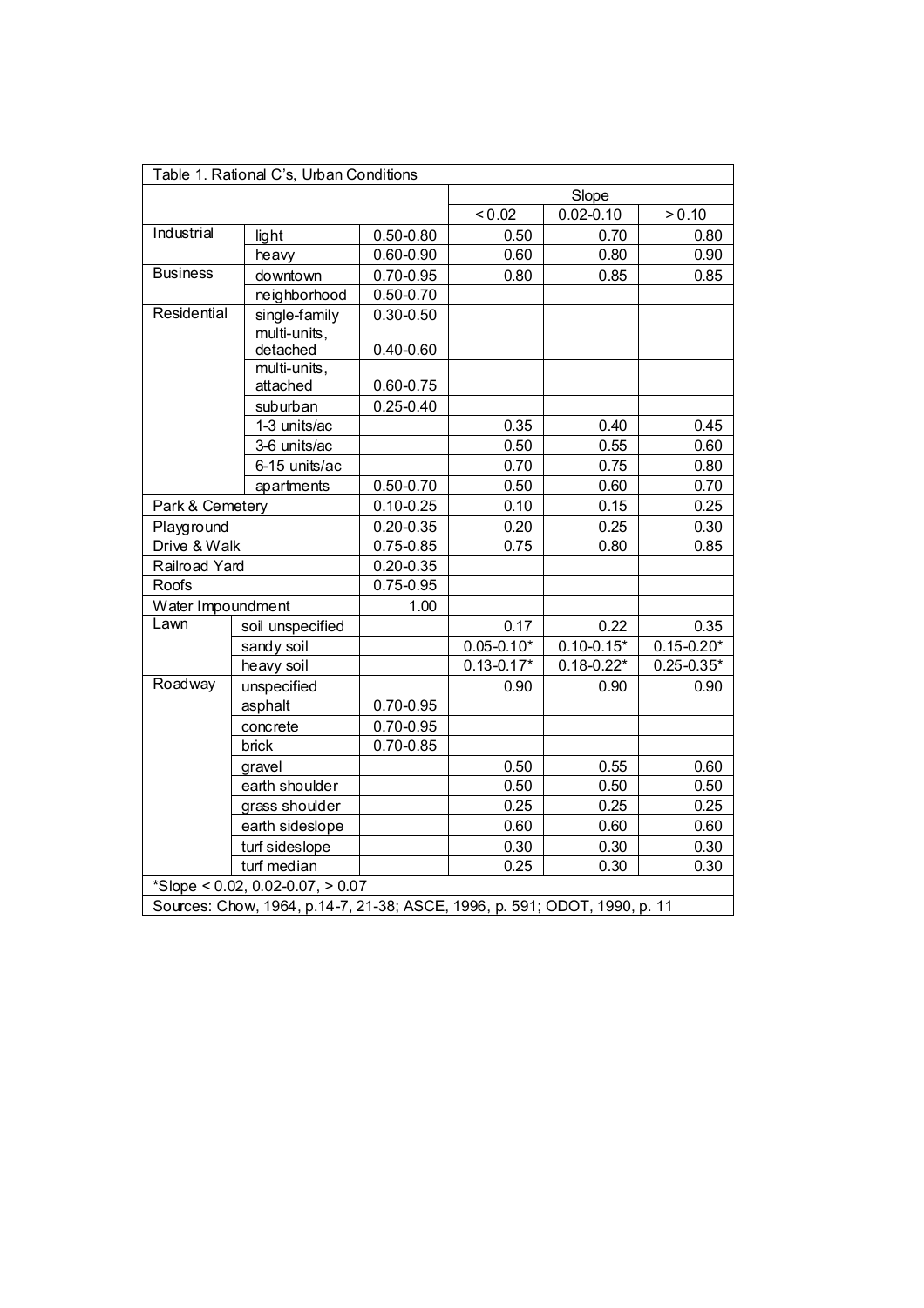| Table . Rational C's, Rural Conditions             |                       |      |         |               |         |
|----------------------------------------------------|-----------------------|------|---------|---------------|---------|
|                                                    |                       |      | Slope   |               |         |
|                                                    |                       |      | < 0.05  | $0.05 - 0.10$ | > 0.10  |
| Cultivated                                         | sand & gravel         |      | $0.25*$ | $0.30*$       | $0.35*$ |
|                                                    | sandy loam            | 0.20 | 0.30    | 0.40          | 0.52    |
|                                                    | clay & Ioam           |      | $0.50*$ | $0.55*$       | $0.60*$ |
|                                                    | clay $&$ silt<br>loam | 0.40 | 0.50    | 0.60          | 0.72    |
|                                                    | tight clay            | 0.50 | 0.60    | 0.70          | 0.82    |
| Pasture,                                           |                       |      | $0.25*$ | $0.30*$       | $0.35*$ |
| Range,                                             | sandy loam            | 0.15 | 0.10    | 0.16          | 0.22    |
| Meadow                                             | clay & silt           |      |         |               |         |
|                                                    | loam                  | 0.35 | 0.30    | 0.36          | 0.42    |
|                                                    | tight clay            | 0.45 | 0.40    | 0.55          | 0.60    |
| Woodland,                                          |                       |      | $0.10*$ | $0.15*$       | $0.20*$ |
| Forest                                             |                       | 0.30 | 0.10    | 0.20          | 0.30    |
|                                                    | sandy loam            | 0.10 | 0.10    | 0.25          | 0.30    |
|                                                    | clay & silt           |      |         |               |         |
|                                                    | loam                  | 0.30 | 0.30    | 0.35          | 0.50    |
|                                                    | tight clay            | 0.40 | 0.40    | 0.50          | 0.60    |
| Slope $< 0.02$ , 0.02-0.10, $> 0.10$               |                       |      |         |               |         |
| Sources: Chow, 1964, p. 21-38; ASCE, 1996, p. 590) |                       |      |         |               |         |

For bounded ranges, McCuen (1998, p. 377) recommends intermediate values with 0.05 precision, either halfway between the bounds or rounded up.

Fig. 1 shows C as a function of residential dwelling units per acre (King Co., 1998, p. 3-13). Also shown is the decimal impervious Imp including local streets (City of Albuquerque, 1997, p. 22-11). As might be anticipated, C and Imp are closely related.



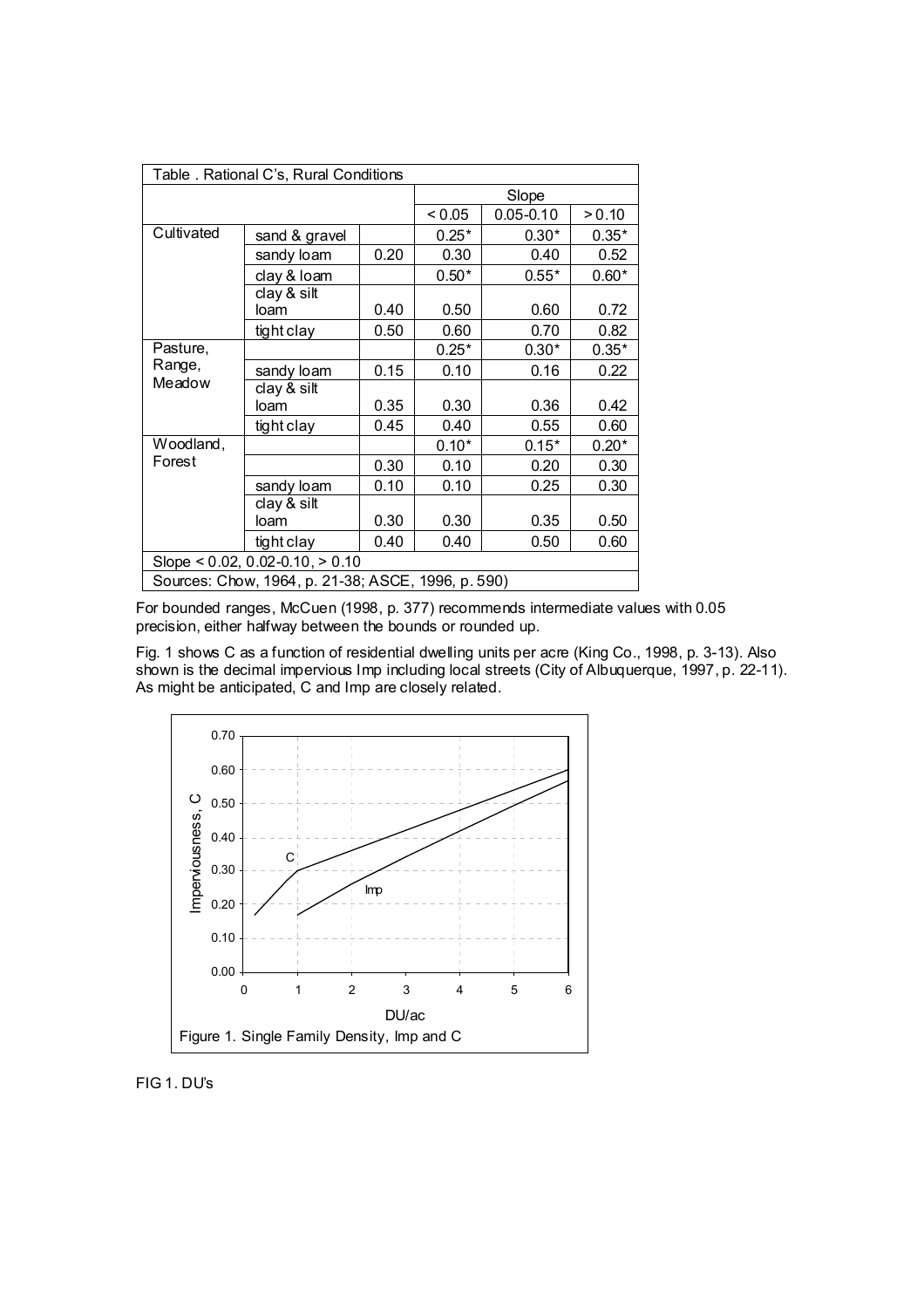Fig. 1.1 shows the tie between C and Imp from experimental comparison. Maidment (1993 p. 28.2) reports a third-order polynomial fit, but the general trend and the individual spread together suggest a relationship that in an approximate sense is linear.



# FIG. 1.1 C AND IMP

As FHWA (1996, p. 3-6) notes, "Higher values are usually appropriate for steeply sloped areas.... because infiltration and other losses have a proportional smaller effect on runoff in these cases." As can be seen, C increases with slope. Faster runoff has less opportunity to disappear.

According to Chow (1964, p. 21-38), "Watershed slope is not directly considered in the selection of C, but the effects of slope are included, since rainfall duration is taken as equal to the time of concentration." While Chow's attempt to separate slope from C has its theoretical merit, most data sets, ours included, don't follow that guidance.

The influence of slope appears again in Section 5 where it impacts time of concentration. While the reasoning there relates to i-ave, not C, the impact on Q is the same. Q goes up.

## C Components

Tables 3 and 4 partition C into components. One could presumably reduce much of Figs. 1-6 to similar rule bases, but it hasn't been done. Table 3 partitions C into three factors. C is 1.00 minus their sum. For flat, medium clay and loam cultivated land, C is  $1.00 - 0.30 - 0.20 - 0.10 = 0.40$ .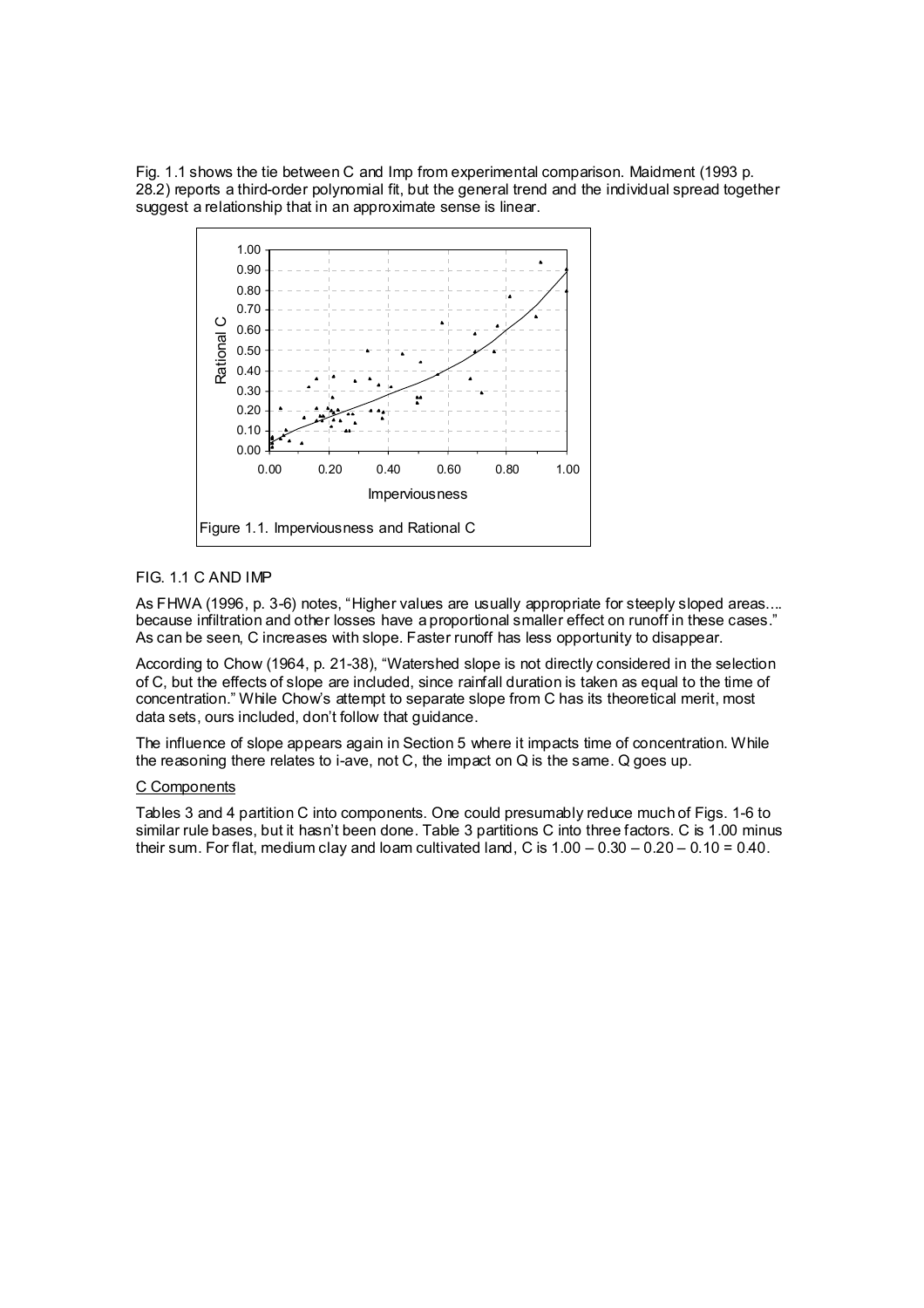| Table 3. Deductions from Unity to Obtain Rational C, |               |  |  |  |
|------------------------------------------------------|---------------|--|--|--|
| <b>Agricultural Areas</b>                            |               |  |  |  |
| Factor                                               | C subtraction |  |  |  |
| Topography                                           |               |  |  |  |
| Flat, average $S = 0.0002 - 0.006$                   | 0.30          |  |  |  |
| Rolling, average $S = 0.003 - 0.004$                 | 0.20          |  |  |  |
| Hilly, average $S = 0.03 - 0.05$                     | 0.10          |  |  |  |
| Soil                                                 |               |  |  |  |
| Tight impervious clay                                | 0.10          |  |  |  |
| Medium combinations of clay and loam                 | 0.20          |  |  |  |
| Open sandy loam                                      | 0.40          |  |  |  |
| Cover                                                |               |  |  |  |
| Cultivated                                           | 0.10          |  |  |  |
| Woodland                                             | 0.20          |  |  |  |
| Source: Gray (1970), p. 8.5                          |               |  |  |  |

Table 4 provides another tabular estimate. These components are summed. C for grassland with 0.02 slope, a 100-year T-r and 50 inch mean annual precipitation is  $0.35 - 0.05 + 0.05 + 0.03 =$ 0.38.

| Table 4. Rational C, Rural Areas |           |  |  |  |
|----------------------------------|-----------|--|--|--|
| Factor                           | C partial |  |  |  |
| Ground Cover                     |           |  |  |  |
| Bare surface                     | 0.40      |  |  |  |
| Grassland                        | 0.35      |  |  |  |
| Cultivated                       | 0.30      |  |  |  |
| Timber                           | 0.18      |  |  |  |
| Slope                            |           |  |  |  |
| ${}_{<0.05}$                     | $-0.05$   |  |  |  |
| > 0.10                           | + 0.05    |  |  |  |
| Return Period                    |           |  |  |  |
| < 20 years                       | $-0.05$   |  |  |  |
| > 50 years                       | + 0.05    |  |  |  |
| <b>Mean Annual Precipitation</b> |           |  |  |  |
| $< 24$ inches                    | - 0.03    |  |  |  |
| > 36 inches                      | $+0.03$   |  |  |  |
| Source: Gupta (1989), p. 621     |           |  |  |  |

Component approaches such as those of Tables 1 and 2 make clear the relative importance of factory. The approach does not catch the significance of interactions, however.

## C and NRCS Considerations

Table 5 introduces Hydrologic Soil Group (HSG), a Natural Resources Conservation Service (formerly the Soil Conservation Service) soil classification. HSG A is relatively permeable. HSG D is relatively impermeable. HSG B and C fall between. NRCS has accordingly mapped much of the United States. Chapter 6 contains more information. C increases as HSG progresses from A to D, the logical consequence of decreasing infiltration capacity. The last "Pervious" land treatment is for Erie and Niagara Counties (Debo and Reese, 1995, p. 217). The others are less site-specific. Table 5 suggest that HSG's influence upon C is predictably consistent.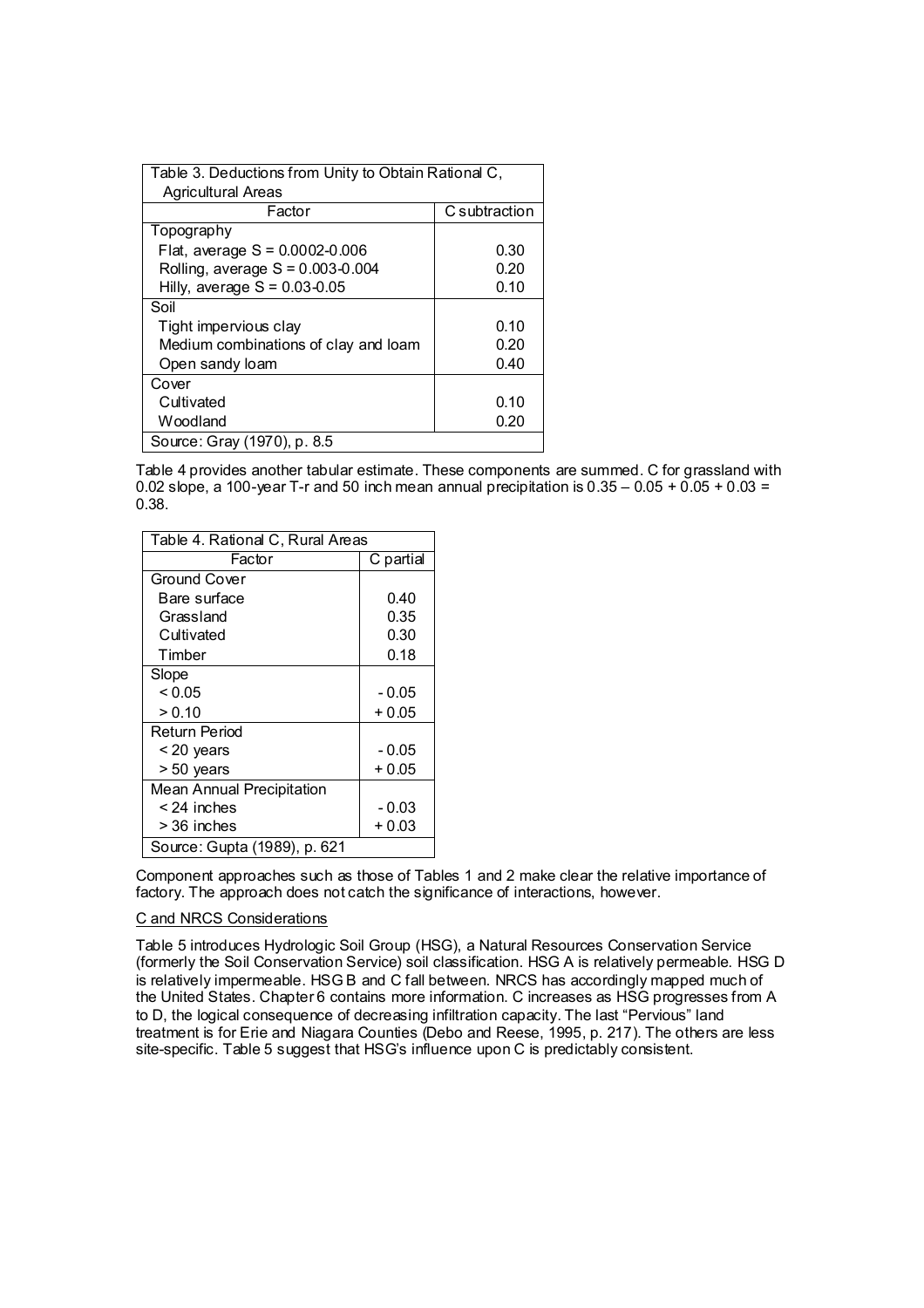| Table 5. Rational C's, T-r < 25 yr, >= 25 yr |                                   |                                      |                           |  |  |
|----------------------------------------------|-----------------------------------|--------------------------------------|---------------------------|--|--|
|                                              | Slope                             |                                      |                           |  |  |
|                                              | < 0.02                            | $0.02 - 0.06$                        | 0.06                      |  |  |
| <b>HSG</b>                                   | B                                 | A                                    | B                         |  |  |
|                                              | Α                                 | B                                    | Α                         |  |  |
|                                              | C                                 | C                                    | C                         |  |  |
|                                              | D                                 | D                                    | D                         |  |  |
| 1/8-acre Lots                                | 27, 35                            | 28, 37                               | 35,44                     |  |  |
|                                              | 25, 33                            | 30, 39                               | 31,40                     |  |  |
|                                              | 30, 38                            | 36, 45                               | 42, 54                    |  |  |
|                                              | 33, 41                            | 33, 42                               | 38,49                     |  |  |
| 1/4-acre Lots                                | 24, 33                            | 26, 34                               | 29, 37                    |  |  |
|                                              | 22, 30                            | 29, 37                               | 33, 42                    |  |  |
|                                              | 27, 36                            | 31, 40                               | 36,47                     |  |  |
|                                              | 30, 38                            | 34, 42                               | 40,52                     |  |  |
|                                              | 19,28                             | 23, 32                               | 30, 39                    |  |  |
|                                              | 22, 30                            | 26, 35                               | 26, 35                    |  |  |
| 1/3-acre Lots                                | 25, 33                            | 29, 38                               | 34,45                     |  |  |
|                                              | 28, 36                            | 32, 40                               | 39,50                     |  |  |
|                                              | 16, 25                            | 20, 29                               | 28,36                     |  |  |
|                                              | 19, 28                            | 23, 32                               | 24, 32                    |  |  |
| 1/2-acre Lots                                | 22, 31                            | 27, 35                               | 32,42                     |  |  |
|                                              | 26, 34                            | 30, 38                               | 37,48                     |  |  |
|                                              | 17, 24                            | 19, 26                               | 22, 29                    |  |  |
|                                              | 14, 22                            | 21, 28                               | 26, 34                    |  |  |
| 1-acre Lots                                  | 20, 28                            | 23, 32                               | 31,40                     |  |  |
|                                              | 24, 31                            | 29, 35                               | 35, 46                    |  |  |
|                                              | 67,95                             | 68,85                                | 68,86                     |  |  |
|                                              | 68, 85                            | 68,86                                | 69,86                     |  |  |
| Industrial                                   | 68,86                             | 69,86                                | 69,87                     |  |  |
|                                              | 69,86                             | 69,86                                | 70,88                     |  |  |
|                                              | $\overline{71}$ , 89              | 71,88                                | 72,89                     |  |  |
|                                              | 71,88                             | 72,89                                | 72,89                     |  |  |
| Commercial                                   | 72, 89                            | 72, 89                               | 72,90                     |  |  |
|                                              | 75, 89                            | 72,89                                | 72,90                     |  |  |
| <b>Streets</b>                               | 71,80                             | 72, 82                               | 74,84                     |  |  |
|                                              | 70, 76                            | 71,77                                | 72,79                     |  |  |
|                                              | 72, 84                            | 73, 85                               | 78,95                     |  |  |
|                                              | 73, 89                            | 75, 91                               | 76,89                     |  |  |
| Parking                                      | 85, 95                            | 86, 96                               | 87,97                     |  |  |
|                                              | 85, 95                            | 86, 96                               | 87, 97                    |  |  |
|                                              | 85, 95                            | 86, 96                               | 87,97                     |  |  |
|                                              | 85, 95                            | 86, 96                               | 87, 97                    |  |  |
| <b>Cultivated Land</b>                       | 11, 16                            | 13, 18                               | 16,22                     |  |  |
|                                              | 8, 14                             | 15, 21                               | 21,28                     |  |  |
|                                              | 14, 20                            | 19, 25                               | 26,34                     |  |  |
|                                              | 18, 24                            | 23, 29                               | 31,41                     |  |  |
| Pasture                                      | 18, 23                            | 20, 25                               | 30, 37                    |  |  |
|                                              | 12, 15                            | 28, 34                               | 37,45                     |  |  |
|                                              | 24, 30                            | 40, 50                               | 44,52                     |  |  |
|                                              | 30, 37                            | 34, 42                               | 50,62                     |  |  |
| Meadow                                       | 14, 20                            | 16, 22                               | 25,30                     |  |  |
|                                              | 10, 14                            | $\overline{2}2, 28$                  | 30, 37                    |  |  |
|                                              | 20, 26<br>24, 30                  | 28, 35<br>30, 40<br>11, 14           | 36,44<br>40,50            |  |  |
| Forest                                       | 5, 8<br>8, 10<br>10, 12<br>12, 15 | 8, 11                                | 11, 14<br>14, 18<br>16,20 |  |  |
|                                              | 8, 14<br>5, 11                    | 13, 16<br>16, 20<br>10, 16<br>13, 19 | 20, 25<br>19,26<br>14,20  |  |  |
| Open Space                                   | 12, 18                            | 17, 23                               | 24, 32                    |  |  |
|                                              | 16, 22                            | 21, 27                               | 28, 39                    |  |  |
|                                              | $\overline{4}$ , 9                | 9, 14                                | 13, 18                    |  |  |
|                                              | 7, 12                             | 12, 17                               | 18, 24                    |  |  |
| Pervious.                                    | 11, 16                            | 16, 21                               | 23, 31                    |  |  |
|                                              | 15, 20                            | 20, 25                               | 28,38                     |  |  |
| Source: McCuen, 1998, p. 376                 |                                   |                                      |                           |  |  |

To keep the reference data together, Table 5 also shows return period T-r up to 25 years and 25 years or more. T-r is analytically pursued in Section 6, so for now may simply be taken as presented. C increases, again with reasonable predictability, with T-r.

NRCS Curve Number CN estimates runoff volume, the subject of Chapter 6. The Rational Method estimates runoff rate. CN and C are not easily related, but not for lack of effort. C for an infinite sponge is 0.00. CN is 0. C for a sheet of glass is 1.00 if wave diffusion is ignored. CN is 100. Such convenient agreement between end points suggests an erroneous linear correspondence between. CN 50 often produces no runoff while a 0.50 C produces runoff at half the precipitation rate.

The Rossmiller equation provides one C estimate based on CN (Viessman and Lewis, 1999, p. 316). Eqs. 5 and 6 are formulated to emphasize the parametric roles.

$$
C = \frac{1.573 * 10^{-7} T_r^{0.05} (Imp + 1)^{0.7} CN^K}{(9.677 * 10^{-4})^{S^{0.2}} 0.5012^i}
$$
 Eq. 5  

$$
K = 3.222 - 1.5071S^{0.2} - 0.148i
$$
 Eq. 6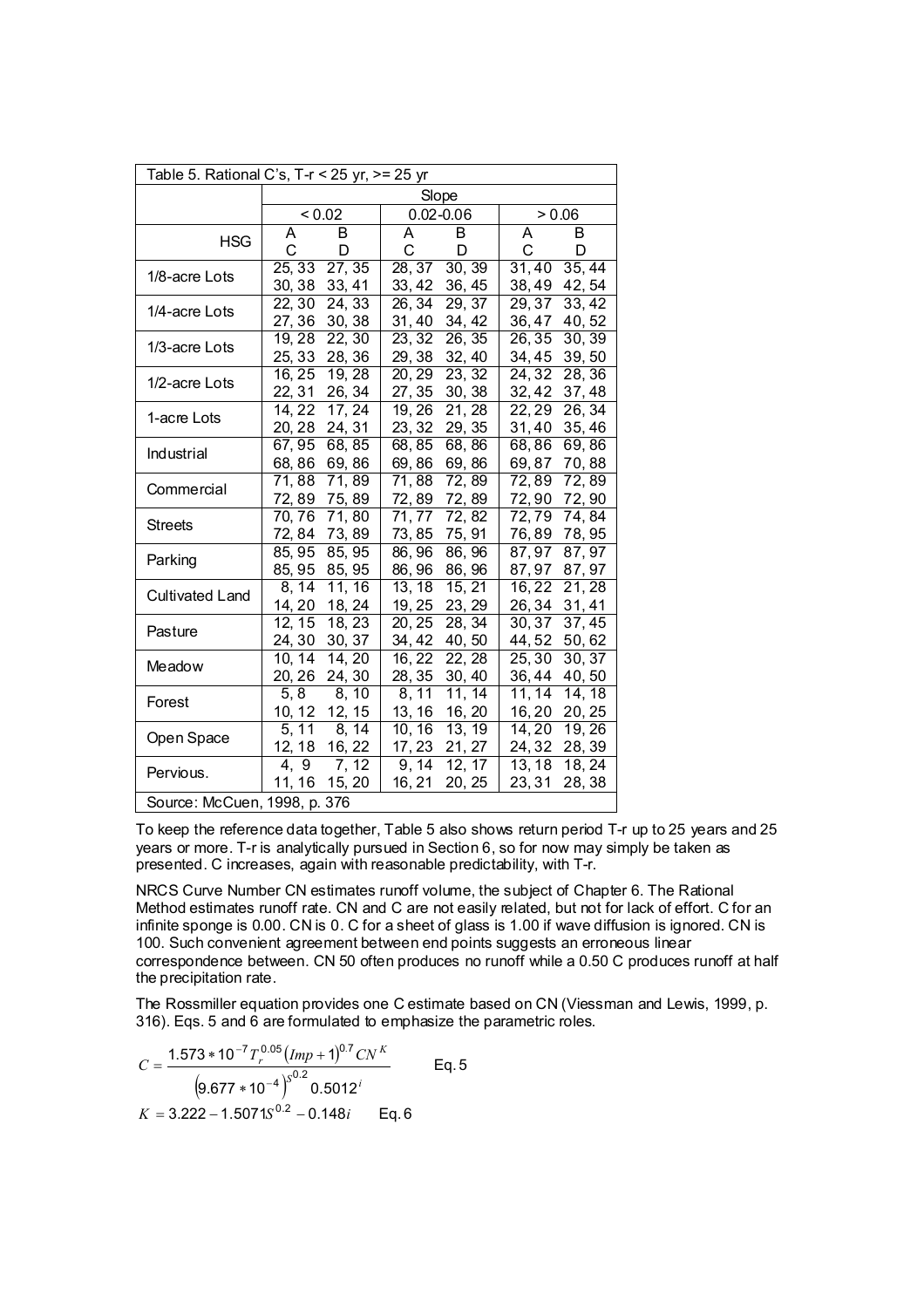where CN is the Curve Number, T-r is return period in years, Imp is decimal impervious, S is dimensionless slope and i-ave in rainfall intensity in inches/hour. The irrational constants derive from mathematical reductions. If T-r is 10 years, Imp is 0.2, CN is 87, S is 0.04 and i-ave is 1.0 inch/hour, K is 2.2823 and C is 0.41. Dropping CN to 77, C is 0.31. Eqs. 5 and 6 are appropriate only within narrow bounds. The safe prediction is that that high C's are likely to be found where CN's are also high. Don't venture beyond that unless the NRCS forces you to.

C varies with soil moisture, Antecedent Moisture Condition (AMC I = dry, II = normal, III = wet) being the NRCS specification. An AMC I may have a C of 0.05 and an AMC III may have a C of 0.60 for what otherwise appears to be identical storms. It is unfortunate that C's dependence on AMC has received little analysis. Chadwick and Morfett (1993, p. 328) present a U.K. alternative, in rearranged form,

$$
C = 1.3 \left[ \frac{82.9 \text{Imp} + 25.0 \text{SOL} + 0.078 \text{UCWI} - 20.7}{100} \right] \quad \text{Eq. 7}
$$

where Imp is decimal impervious (Table XX, Chapter 3), SOIL is a number depending on soil type and UCWI is the urban catchment wetness index (mm) related to mean annual rainfall. In Chadwick and Morfett's example, Imp is 0.35, SOIL is 0.3 and UCWI is 72 mm. C is thus 0.28. While SOIL and UCWI parameters would not be available for most applications, Eq. 7 does illustrate C's dependency on soil moisture.

### C and i-ave

An often-noted dependency is that of C to i-ave, the latter being an inverse function of t-d. As C inversely varies with t-d, C should increase as i-ave increases. According to Gray (1970, p. 8.4), "Unfortunately, quantitative information of the influence of intensity on C is completely lacking." In fact, quantitative information is not completely lacking, as evidenced by site-specific Figs. 2 (Ponce, 1989, p. 123) and 3 (Singh, 1988, 123).



## FIG. 2. INTENSITY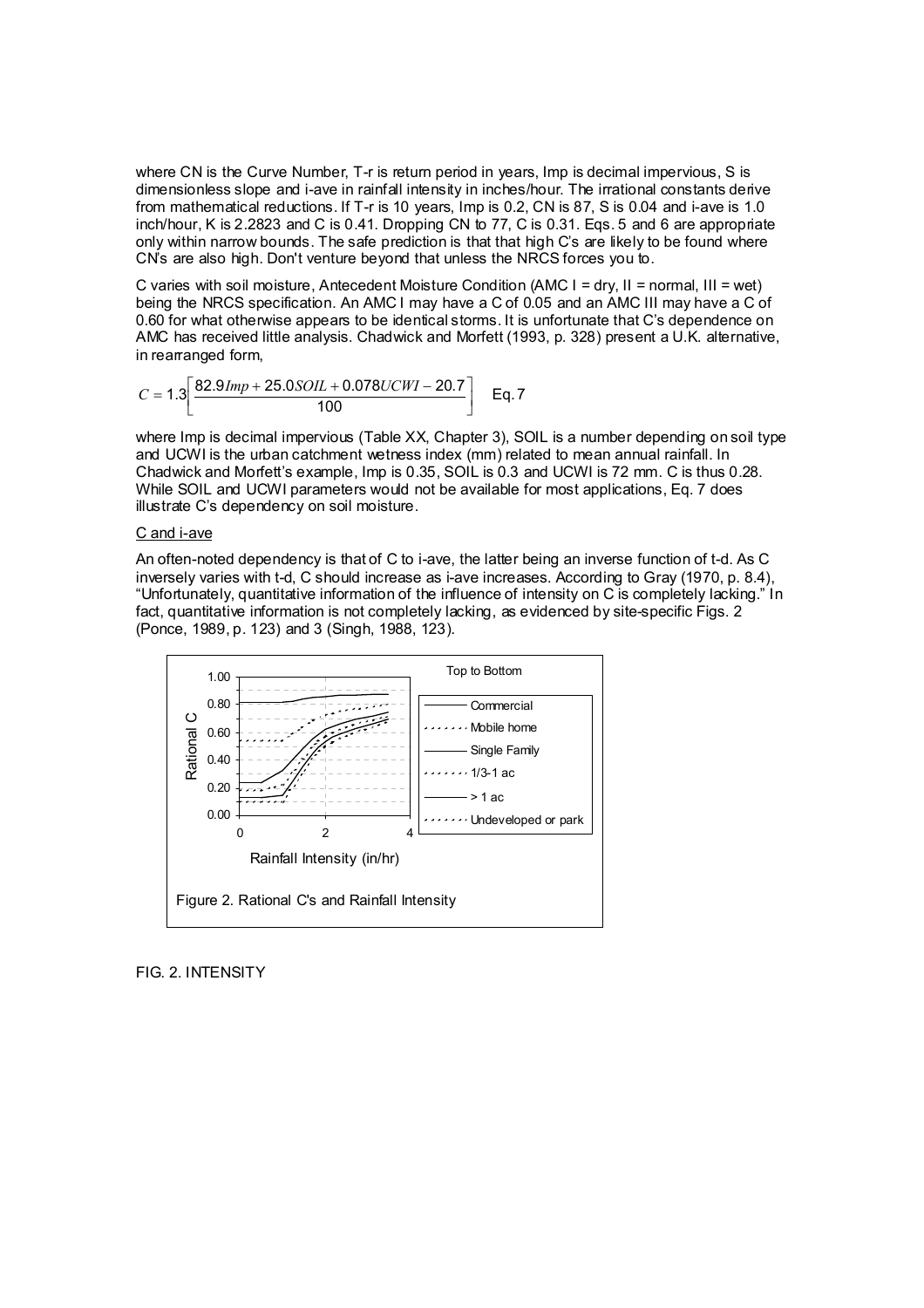

FIG. 3. CHOSHOCTON

Figs. 2 and 3 slope upward as expected. A given depth of rainfall over a shorter t-d (thus of greater i-ave) has a greater C. As abstraction is generally limited by soil and/or interception capacity, this makes hydrologic sense. Eq. 8, the Roe and Snyder modification for small agricultural watersheds, makes the Rational Method exponential in i-ave.

$$
Q = Ci_{ave}^a A_{cont} \qquad \text{Eq. 8}
$$

where a is 1.14 and C varies according to the watershed groups in Table 6.

| Table 6. Roe and Snyder Coefficient C                |        |        |            |      |  |  |
|------------------------------------------------------|--------|--------|------------|------|--|--|
| i-ave (in/hr)<br>$t-d$ (min)<br>Group<br>A (ac)<br>C |        |        |            |      |  |  |
|                                                      | 75-373 | 0.60   |            |      |  |  |
|                                                      | >1.5   | ave 38 | $21 - 112$ | 0.36 |  |  |
| 0.22<br>75-373<br>< 1.0<br>ave 51<br>Ш               |        |        |            |      |  |  |
| > 1.0<br>75-373<br>ave 33<br>0.07<br>IV              |        |        |            |      |  |  |
| Source: Singh, 1988, p. 140.                         |        |        |            |      |  |  |

UDFCD (2001, p. 25) approximates C as the ratio of runoff depth Q to the 2-hour rainfall depth P-2 (Eq. 8.5) which in turn relates C to the respective I-ave (Eq. 8.6).

$$
C = \frac{Q}{P_2}
$$
 Eq. 8.5  

$$
C = \frac{Q}{2i_{ave,2hr}}
$$
 Eq. 8.6

While Eq. 8.6 looses the Rational Method's crucial general-case i-ave meaning, it may provide a quick estimate.

If one were to match the Eq. 8 result by adjusting C and keeping exponent a at 1.00, C would appear to increase with i-ave. If, however, C has already been adjusted for t-d via another route, don't doubly correct.

## C and Timing

C varies with length of time prior to thorough wetting of the soil. C modification begins at the start of t-c. Chow (1964, p. 20-8) mentions "some designers use values of C varying with length of time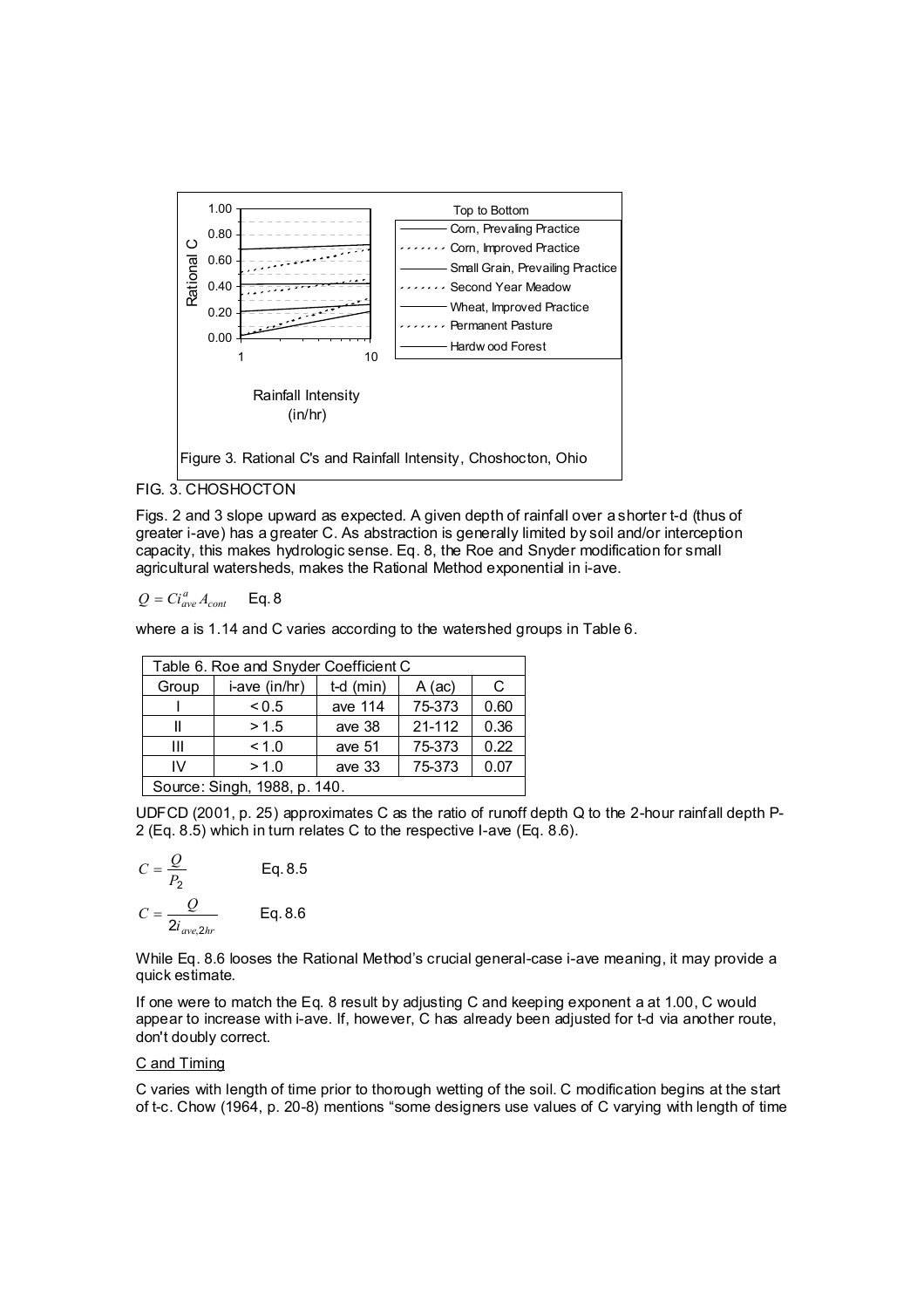prior to a thorough wetting of the soil." Eq. 9 does this, relating C to degree of imperviousness and timing within the storm,

$$
C = \frac{0.98t}{4.54 + t} C + \frac{0.78t}{31.17 + t} (1 - C')
$$
 Eq. 9

where C' is the C uncorrected for antecedent rainfall and t is the time in minutes from beginning of rainfall to the beginning of t-d (Gupta, 1989, p. 620). Using Gupta's example, C' is 0.65 and the 20-minute t-d begins 80 minutes into the storm. Corrected C is 0.79 when t-d begins (t = 80) and 0.81 when t-d ends  $(t = 100)$ . C for the event is the 0.80 average. Beware of this example, however, as the 0.65 is for a condition we would unlikely know. What Eq. 9 best shows is how the C creeps up during an event

#### C and Return Period

Most references append a T-r note to C tables. Chow (1964, p. 14-7) states that C is higher than those tabled for storm events exceeding a 5 or 10-year T-r, but does not speculate how much higher.

Table showed C for T-r's less than 25 years and larger C's for T-r's equalling or exceeding 25 years. The larger C was often about 25 percent higher, reasonably in accord with Table 7's multipliers.

| Table 7. Rational C T-r Multipliers     |     |  |  |  |
|-----------------------------------------|-----|--|--|--|
| <b>Multiplier</b><br>T-r (years)        |     |  |  |  |
| $2 - 10$                                | 1.0 |  |  |  |
| 25                                      | 11  |  |  |  |
| 50                                      | 12  |  |  |  |
| 100<br>1.25                             |     |  |  |  |
| Source: Viessman & Lewis (1996), p. 315 |     |  |  |  |

When applied to a C, the Table 6 product cannot exceed 1.00. If a 5-year C is 0.90, the 50-year C can't be 1.2 \* 0.90 = 1.08. It's 1.00.

Chow (1964, p. 20-9) and Singh (1988, p. 140) cite the Bernard modification, Eq. 10,

$$
C = C_{100} \left( \frac{T_r}{100} \right)^x \qquad \text{Eq. 10}
$$

where T-r is return period in years, C-100 is C for the 100-year event and x is a geographical constant. If x is 0.075, Eq. 10 approximates Table 7. Chow calls this the "general rational formula" as if T-r alone pulls all things together.

Table 8 shows the impact of T-r on C for Austin, TX. This data confirms behaviors seen earlier related to slope, vegetation and development.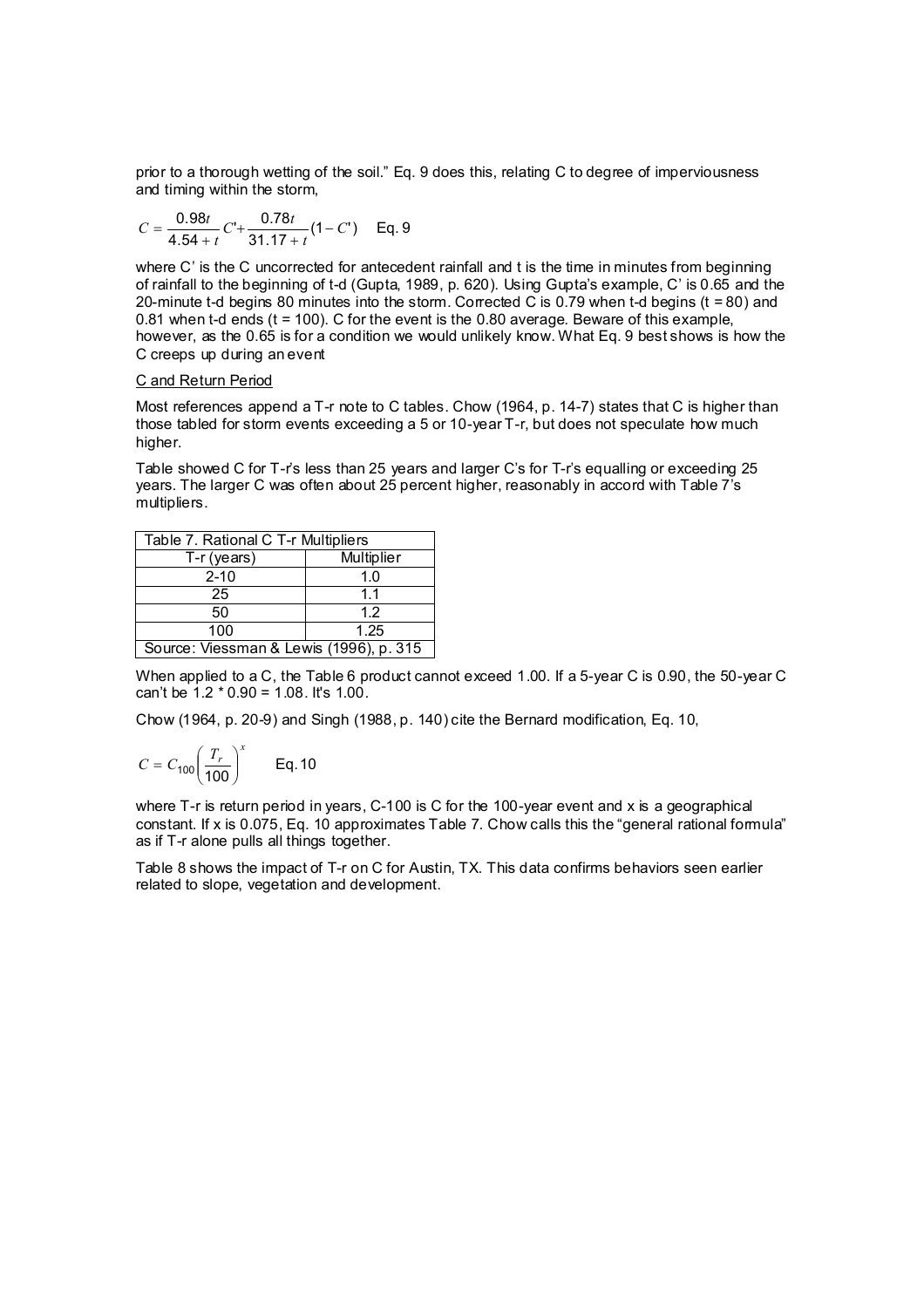| Table 8. Rational C and Return Period         |               |                |      |      |      |      |      |      |
|-----------------------------------------------|---------------|----------------|------|------|------|------|------|------|
|                                               |               | $T-r(yr)$      |      |      |      |      |      |      |
|                                               |               | $\overline{2}$ | 5    | 10   | 25   | 50   | 100  | 500  |
| Lawn and Impervious                           |               |                |      |      |      |      |      |      |
| <50% grass                                    | < 0.02        | 0.31           | 0.34 | 0.37 | 0.41 | 0.44 | 0.48 | 0.57 |
| cover                                         | $0.02 - 0.07$ | 0.37           | 0.40 | 0.43 | 0.46 | 0.49 | 0.53 | 0.61 |
|                                               | > 0.07        | 0.40           | 0.43 | 0.45 | 0.49 | 0.52 | 0.55 | 0.62 |
| 50-75% grass                                  | < 0.02        | 0.25           | 0.28 | 0.30 | 0.34 | 0.37 | 0.41 | 0.53 |
| cover                                         | $0.02 - 0.07$ | 0.33           | 0.36 | 0.38 | 0.42 | 0.45 | 0.49 | 0.58 |
|                                               | > 0.07        | 0.36           | 0.39 | 0.42 | 0.45 | 0.48 | 0.52 | 0.60 |
|                                               | < 0.02        | 0.21           | 0.23 | 0.25 | 0.29 | 0.32 | 0.36 | 0.49 |
| >75% grass<br>cover                           | $0.02 - 0.07$ | 0.29           | 0.32 | 0.35 | 0.39 | 0.42 | 0.46 | 0.56 |
|                                               | > 0.07        | 0.34           | 0.37 | 0.40 | 0.44 | 0.47 | 0.51 | 0.59 |
| Asphalt                                       |               | 0.73           | 0.77 | 0.81 | 0.86 | 0.90 | 0.95 | 1.00 |
| Concrete, Roofs                               |               | 0.75           | 0.80 | 0.83 | 0.88 | 0.92 | 0.97 | 1.00 |
| Undeveloped Land                              |               |                |      |      |      |      |      |      |
|                                               | < 0.02        | 0.31           | 0.34 | 0.36 | 0.40 | 0.43 | 0.47 | 0.56 |
| Cultivated                                    | $0.02 - 0.07$ | 0.35           | 0.38 | 0.40 | 0.44 | 0.47 | 0.51 | 0.58 |
|                                               | > 0.07        | 0.39           | 0.42 | 0.44 | 0.48 | 0.51 | 0.54 | 0.61 |
| Pasture, Range,                               | < 0.02        | 0.25           | 0.28 | 0.30 | 0.34 | 0.37 | 0.41 | 0.53 |
| Meadow                                        | $0.02 - 0.07$ | 0.33           | 0.36 | 0.38 | 0.42 | 0.45 | 0.49 | 0.57 |
|                                               | > 0.07        | 0.37           | 0.40 | 0.42 | 0.46 | 0.49 | 0.53 | 0.60 |
| Woodland,                                     | < 0.02        | 0.22           | 0.25 | 0.28 | 0.31 | 0.35 | 0.39 | 0.48 |
| Forest                                        | $0.02 - 0.07$ | 0.30           | 0.33 | 0.35 | 0.39 | 0.42 | 0.46 | 0.55 |
|                                               | > 0.07        | 0.36           | 0.39 | 0.41 | 0.45 | 0.48 | 0.52 | 0.59 |
| Source: Chow, Maidment and Mays, 1988, p. 498 |               |                |      |      |      |      |      |      |

Recall that Table 7 recommends increasing a 2 or 10-year C by 25 percent to estimate the 100 year value. Table 8 suggests something nearer 40 percent.

Fig. 15 shows an alternative T-r adjustment to C. In this method, C-max is effectively the same as C-100 in Eq. 10. Start with C for a known T-r, find C-max graphically and use that value to compute C for another T-r. A 90 percent impervious watershed has a C for a 10-year event (C-10) of 0.86. What's C-50? C-10/C-max is 0.83. C-50/C-max is 0.98. C-50/C-10 is thus 1.18. This multiplied by 0.86 is 1.02. As this exceeds 1.00, C-50 is 1.00.



FIG. 4. T-r CORRECTION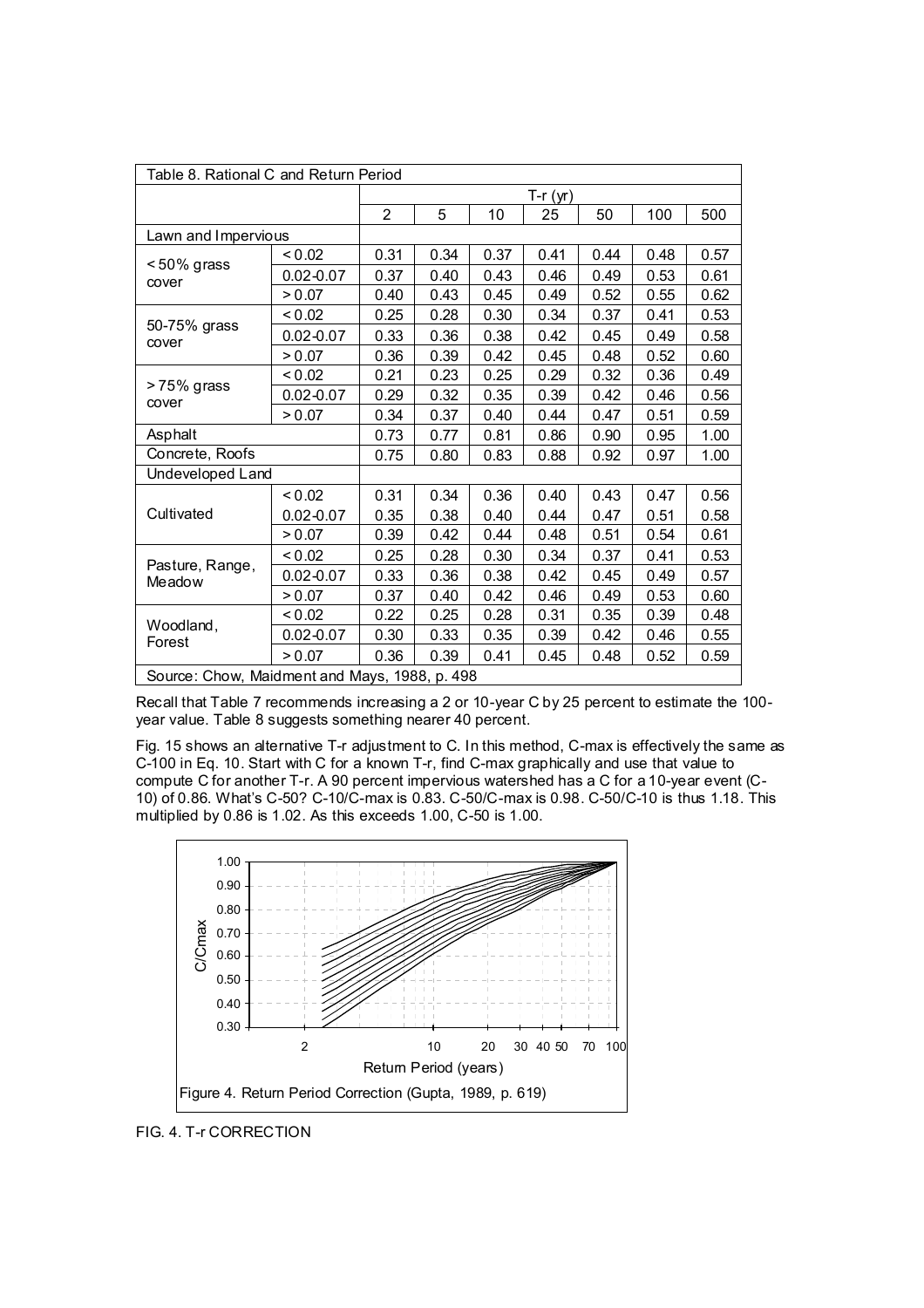Maidment (1993, p. 19-8) presents a "probabilistic approach" to C vs. T-r, an empirical regional formulation employed in Australia. Fig. 16's two frequency plots illustrate the first part of the approach. The watershed would need to have been instrumented for both rainfall intensity and runoff rate over a long period. The intensity is i-ave for the known t-c. Backcalculated C's increase from 0.58 to 0.76 for 2 to 500-year T-r's, the trend anticipated in this section. The method is probabilistic in the sense that the data record conveys the stochasticity of nature. The second part of the approach pursues spatial distribution of C's when multiple watersheds are mapped.



# FIG. 5. INTENSITYT-r

Average rainfall intensity fro the Seattle area is estimated by Eq. 10.1.

$$
i_{ave} = \frac{aP_{24}}{t_c^b} \qquad \text{Eq. 10.1}
$$

where i-ave is in inches/hour, P-24 is the 24-hour storm depth in inches for the appropriate T-r, t-c is time of concentration in minutes between 6.3 and 100, and a and b are coefficients as given in Table 8.1

| Table 8.1. Rational C a and b Coefficients |      |      |  |  |  |
|--------------------------------------------|------|------|--|--|--|
| $T-r$ (years)                              | а    |      |  |  |  |
|                                            | 1.58 | 0.58 |  |  |  |
| 5                                          | 2.33 | 0.63 |  |  |  |
| 10                                         | 2.44 | 0.64 |  |  |  |
| 25                                         | 2.66 | 0.65 |  |  |  |
| 50                                         | 2.75 | 0.65 |  |  |  |
| 100                                        | 2.61 | 0.63 |  |  |  |
| Source: King Co., 1998, p. 3-13            |      |      |  |  |  |

A 100-year event of 3-inch depth has an 1.19-inch/hour i-ave for a 20 minute t-c.

## Unaddressed C Factors: Area and Hydraulics

Yield (cfs/acre) is generally inversely related to watershed area. An illustrative 100-acre watershed yields 25 cfs for a protracted 0.5-inch/hour storm. C thus must be 0.50. The same storm produces 75 cfs for a 500-acre basin. Runoff finds more opportunity for abstraction along the longer route and the hydrograph has more time to diffuse. If C is 0.50, however, Eq. 1 predicts 125 cfs for 500 acres. To hit the 75 cfs, C for 500-acres must be 0.30. C would benefit from an area correction in the manner that point precipitation depths are reduced when spread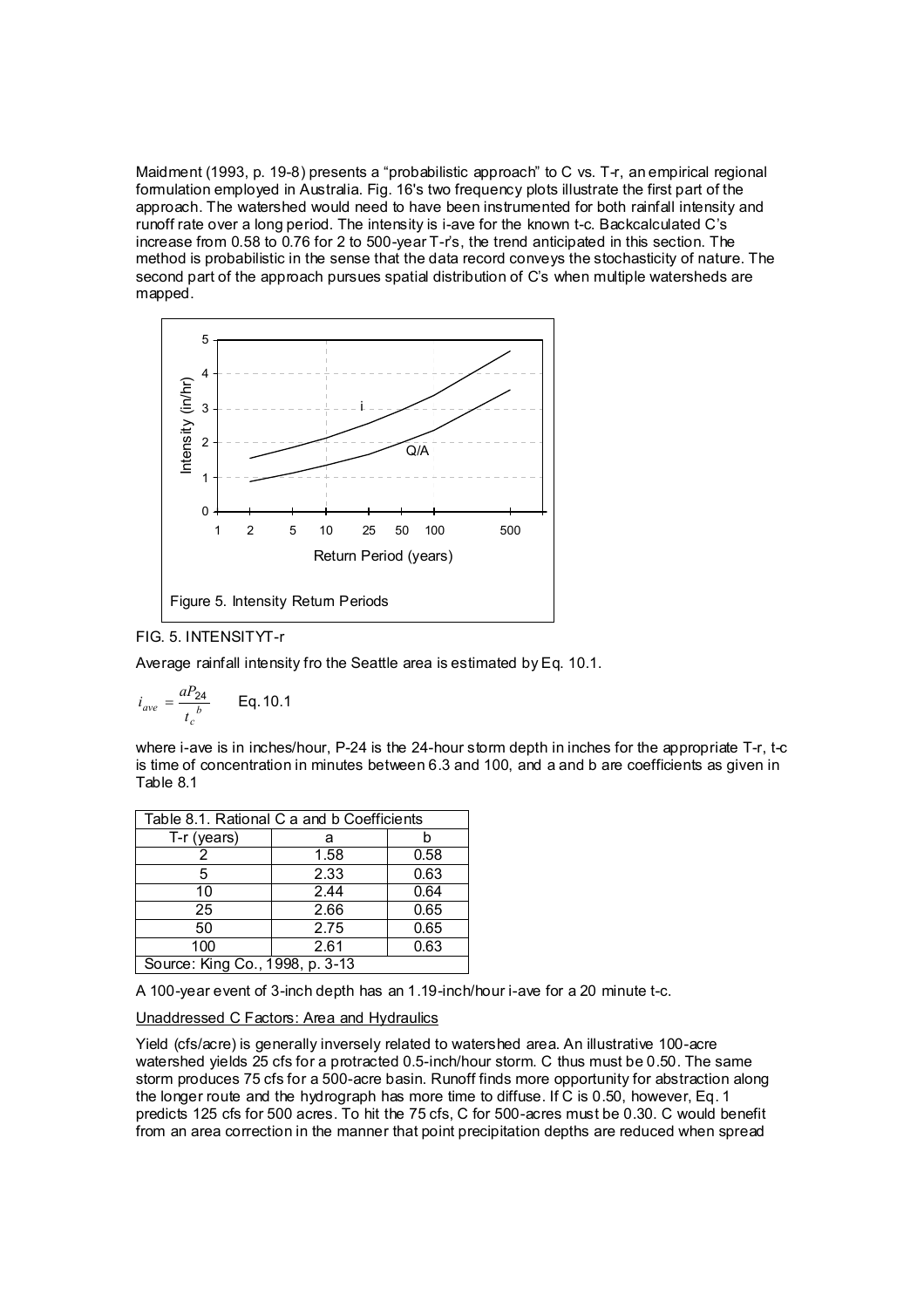over a large watershed (ASCE, 1996, p, 58). What is done in practice, however, is to dodge the area correction by confining the Rational Method to relatively small areas. We'll look at this again in Section 8.

A scientific C should, but doesn't, incorporate the hydraulics of backwater (Debo and Reese, 1995, p. 3) or temporary ponding (ASCE, 1992, p. 91 and Maidment, 1993, p. 9.15). The Rational Method is oblivious to the perspective of fluid mechanics or physically-based hydrologic simulation. Watershed aspects that complicate the hydraulics probably also complicate the C. Proceed with care.

### Composite C

Many watersheds are not of a single land treatment. Eq. 11 is an area-weighted composite C for a watershed spatially distributed by subareas.

$$
C_{comp} = \frac{\sum_{i=1}^{n} C_i A_i}{A_{tot}}
$$
 Eq. 11

where the watershed has n subareas, C-i and A-i are C and A-cont of subarea i. A-tot is the sum of A-i's. We will employ Eq. 11 when we subdivide a watershed by isochrones later in this chapter.

If a 20-acre watershed has subareas of 5, 6, 6 and 3 acres with respective C's of 0.40, 0.30, 0.40 and 0.10, C-comp is 0.325. A football team that averages X pounds isn't the same as a team where each player weighs X. Likewise, runoff from a 0.325 uniform C watershed may not be the same as the combined runoff from the 4-subareas. Be aware of averaging's effect on both timing and abstracts.

## Average Intensity and Time of Concentration

Chapter 1 employed a variety of graphics describing a rainfall event. The Rational Method utilizes but a small portion of that information, the average intensity over a specified duration. Chapter 1 illustrated this measure in several figures: 1.39 inches/hour for 30 minutes. The Rational Method sees this i-ave no differently than that of a storm that rains 13.9 inches over 10 hours at a uniform rate. We'll return to the issue, but you should already be questioning if the two storms, each with a 1.39 inches/hour i-ave, really have the same Q.

For many Rational Method calculations, we can stick with the water travel t-c viewpoint. There are many methods for such estimation and to a large degree, the Rational Method has been calibrated accordingly.

We pursue t-c because Mulvaney's contribution depends upon it,. The Rational Method runoff model is such that Q from any rainfall intensity is a maximum when that rainfall intensity lasts as long or longer than t-c. Fig. 6 illustrates.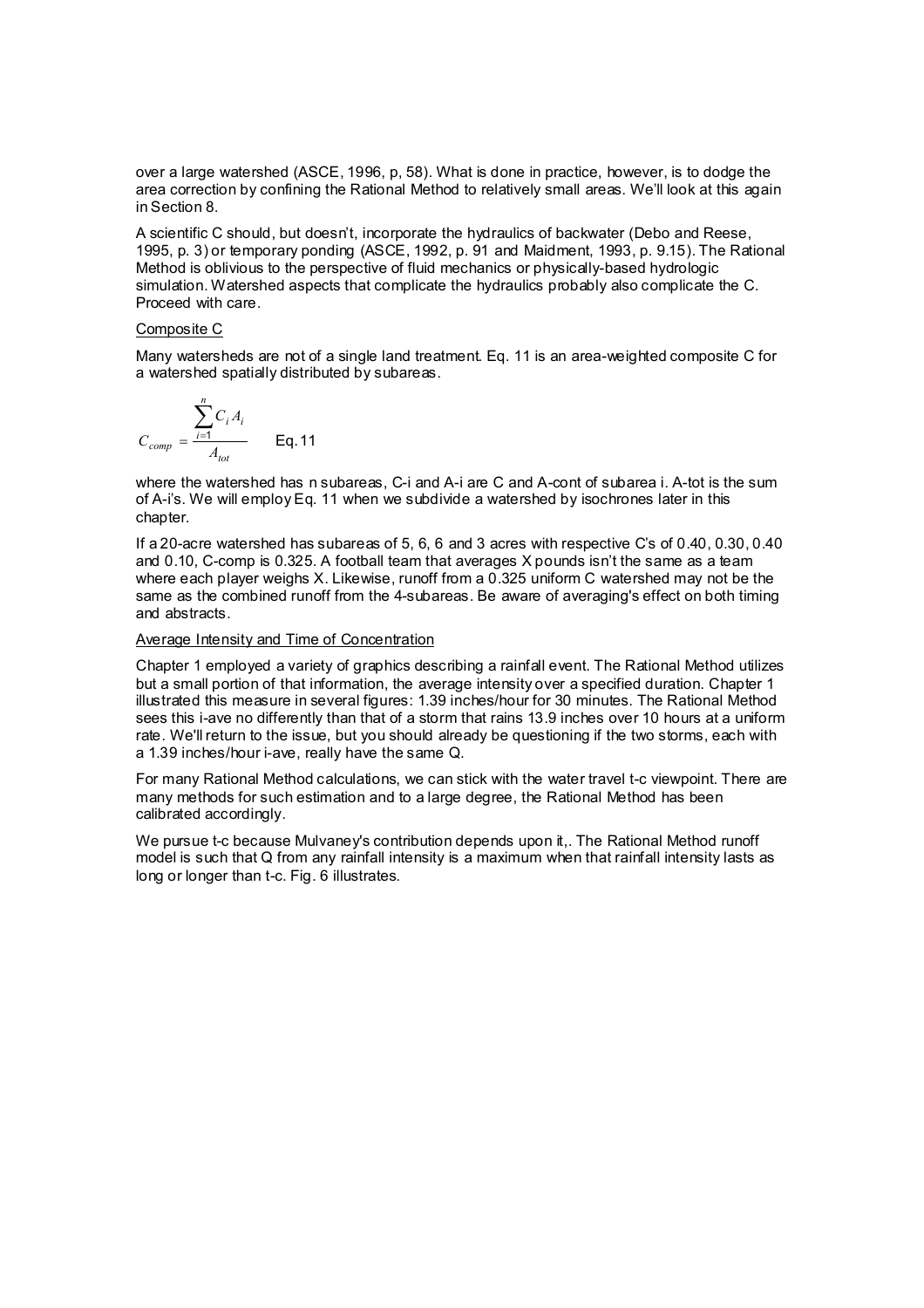



Rain falls at 1.0 inch/hour for a 15-minute t-d. (Total rainfall is thus 0.25 inches, a value not used.) Time of concentration is 5 minutes. Five minutes after initiation of rainfall, the total watershed contributes to runoff at the outlet. Since Rational Method i-ave is constant, runoff intensity (inches/hour) or runoff rate Q (inches/hour times watershed area) is unchanged until the storm stops. C, by inspection, is 0.70. The hydrograph's falling limb then begins as the subareas nearest the outlet complete their drainage. If t-d were 6, 15 or 30 minutes, anything equalling or greater than the 5-minute t-c, peak rate would not alter.

Fig. 7 shows the hydrograph when t-d is only 4 minutes, less than t-c. The rising limb is the same as that of Fig. 6 for 4 minutes. When the storm stops, however, the falling limb begins. (Figs 5 and 6 are simplified in this aspect. To the degree that runoff is detained in the upper reaches, the hydrograph crest could be delayed.) Were the Rational Method applied to the entire basin (and it shouldn't be), Fig. 6's Q implies a 0.60 C.



FIG. 7. SHORT t-c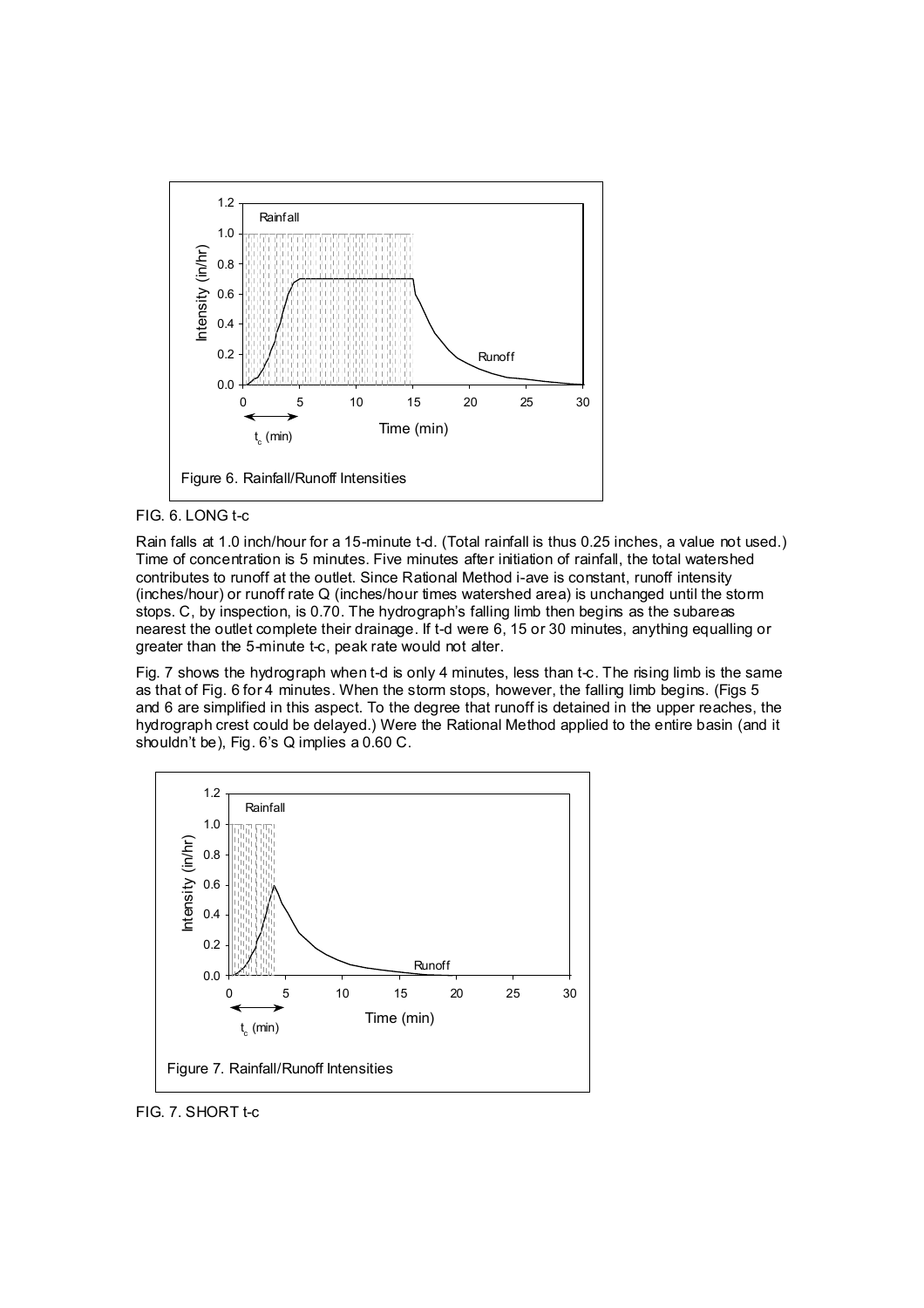The Rational Method requires that t-d equals or exceeds t-c. Some observers take issue with the "or exceed" aspect of the rule. Such objection applies when the problem is viewed as one where i-ave isn't given, but is itself a variable, per a PID function (Fig. 9, Eq. 9, Chapter 2). If that is the problem definition, the largest Q for a given T-r comes from the largest i-ave. The downwardsloped PID function has the greatest i-ave at the smallest allowable t-d, which is t-c and nothing more. To apply the Rational Method, find t-c (the remainder of this section) and use this value to maximize i-ave.

#### Contributing Area

Even Eq. 1's A-cont term blends the boundary between art and science. Judgment is once more required. Debo and Reese (1995, p. 214) suggest several considerations regarding drainage area:

 Existing and future flow paths along lot lines, at street intersections, diversions, etc. Impact of regrading on flow direction and velocity. Impact of drainage structures upon T-r. Connection of impervious areas. Suitability of C-comp. Flow direction and rate for events in excess of the design event.

Observed Q's generally don't vary linearly with A-cont. Our example had A-cont's of 100 and 500 acres and observed Q's of 25 and 75 cfs, not 25 and 125 cfs per Eq. 1. The Rational Method tends to overestimate Q when a C calibrated for a small watershed is applied to a larger area. Fig 8 illustrates the error. The error increases with latter's size.



## FIG. 8. DISCHARGE VS. AREA

While nothing in Eq. 1 mathematically imposes a maximum on A-cont, the Rational Method has an areal limit. Up to some limit (200 acres in the Fig. 8 example), linearizing a curvilinear process seems reasonable. Sources differ, as might be expected, as to this limit. Table 9 summarizes recommendations. Don't presume that all recommendations are general in nature; some may be in particular context.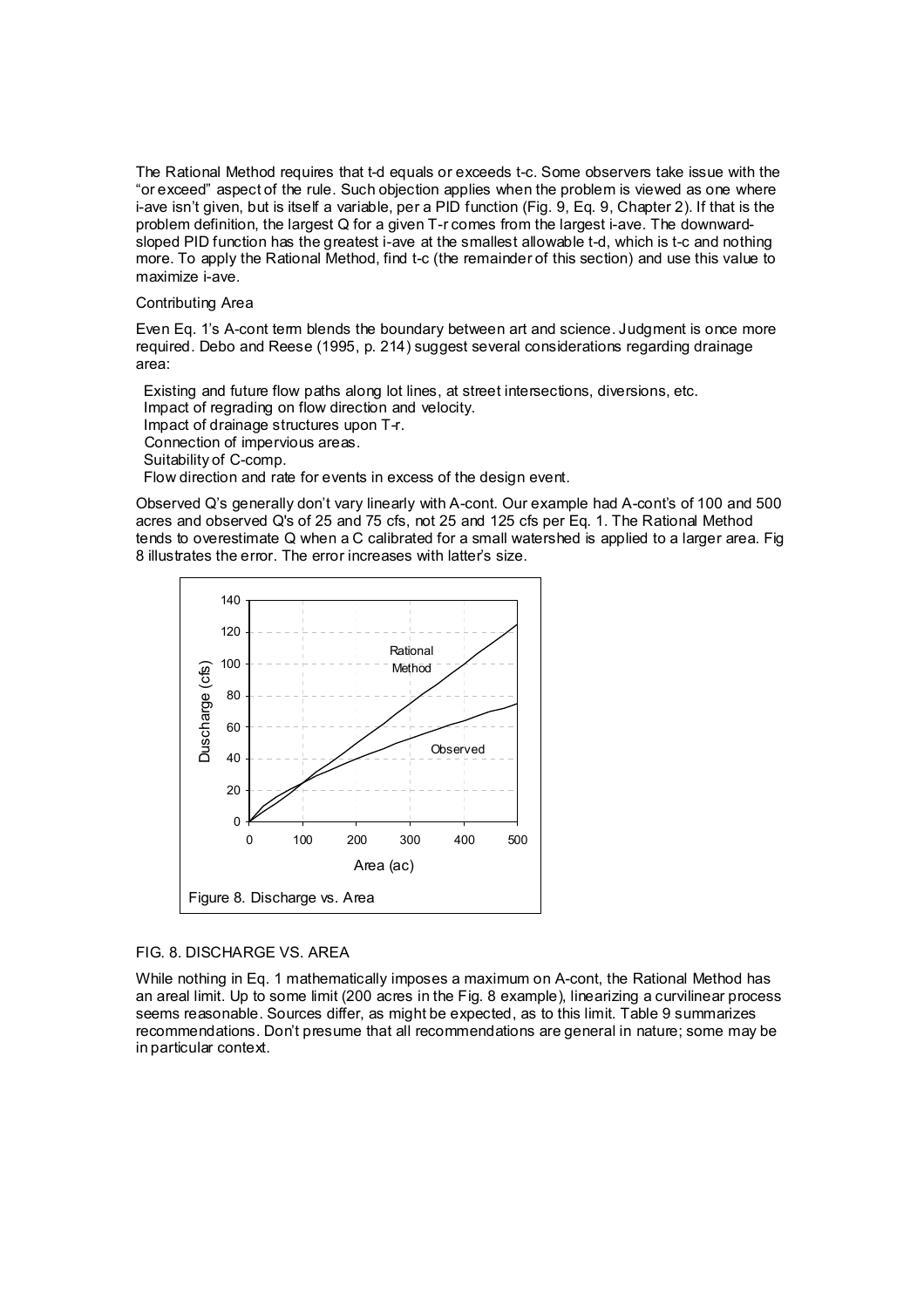| Table 9. Area Limits   |                                              |  |  |  |
|------------------------|----------------------------------------------|--|--|--|
| Area (acres)           | Reference                                    |  |  |  |
| 20                     | Debo and Reese, 1995, p. 209                 |  |  |  |
| 50 to 100              | Wanielista, Kersten and Eaglin, 1997, p. 209 |  |  |  |
| 100 or much less       | Debo and Reese, 1995, p. 194                 |  |  |  |
| 100-200                | Chow, 1964, p. 25-5                          |  |  |  |
| 100-200                | ASCE, 1992, p. 90                            |  |  |  |
| 100-240                | Singh, 1992, p 599                           |  |  |  |
| a few hundred          | Bras 1990, p. 406                            |  |  |  |
| 250, urban             | ASCE, 1996, p. 580                           |  |  |  |
| 300                    | ODOT, 1990, p. 9                             |  |  |  |
| 325-625                | Ponce, 1989, p.119                           |  |  |  |
| a few square km *      | ASCE, 1996, p. 504                           |  |  |  |
| 640                    | Gray, 1970, p. 8.2                           |  |  |  |
| 640                    | USACE, 1996, p. 110                          |  |  |  |
| 640                    | Veissman and Lewis, 1996, p. 318             |  |  |  |
| 2500, rural            | Gupta, 1989, p. 621                          |  |  |  |
| *square km = 250 acres |                                              |  |  |  |

UDFCD (2001, p. 11) allows a 5-acre Rational Method minimum when Imp is less than 0.5 and 10 acres when Imp exceeds 0.5.

A key variable in the areal limit is the design storm. The more uniform the rainfall in both temporal and spatial sense, the greater the allowable A-cont. Keep Table 9 in mind as you review the assumptions reviewed at the end of this chapter. You may develop doubts about the larger values.

To this point, we've regularly appended the "-cont" to the A term to remind ourselves that Eq. 1 relates to contributing area, the land surface from which runoff is derived at any time. A minute after a storm begins, A-cont may be only a few square feet. At t-c, by definition, A-cont is the entire watershed.

AASHTO (1991, p. 7-22) warns, "in some cases, runoff from a portion of the drainage area which is highly impervious may result in a greater peak discharge than would occur if the entire area were considered. In these cases, adjustments can be made to the drainage area by disregarding those areas where flow time is too slow to add to the peak discharge."

ODOT (1990, p. 9) says, "On some combinations of drainage areas, it is possible that the maximum rate of runoff will occur from the higher intensity rainfall for periods less than the time of concentration for the total area, even though only a part of the drainage area may be contributing. This might occur where one part of the drainage area is highly impervious and has a short time of concentration, and another is pervious and has a much longer time of concentration."

These possibilities would violate the nature of the Rational Method if we could only look at total watershed area. By considering time-dependent A-cont, however, the Rational Method holds (or perhaps more honestly, has no more difficulties that before). Chow (1964 p. 20-9) designates what follows as the "Zone Principle". ASCE (1992, p. 94) calls what follows the "Contributing Area Method", but we'll reserve that title for a fuller hydrograph procedure in Section. 8.

#### Isochrones

Isochrones are contours joining watershed locations that share the same travel time (and thus t-c) to the basin outlet. Isochrones cannot cross. Isochrones cannot originate or terminate anywhere but on the watershed boundary (Singh, 1988, p. 130). Fig. 9 illustrates an example.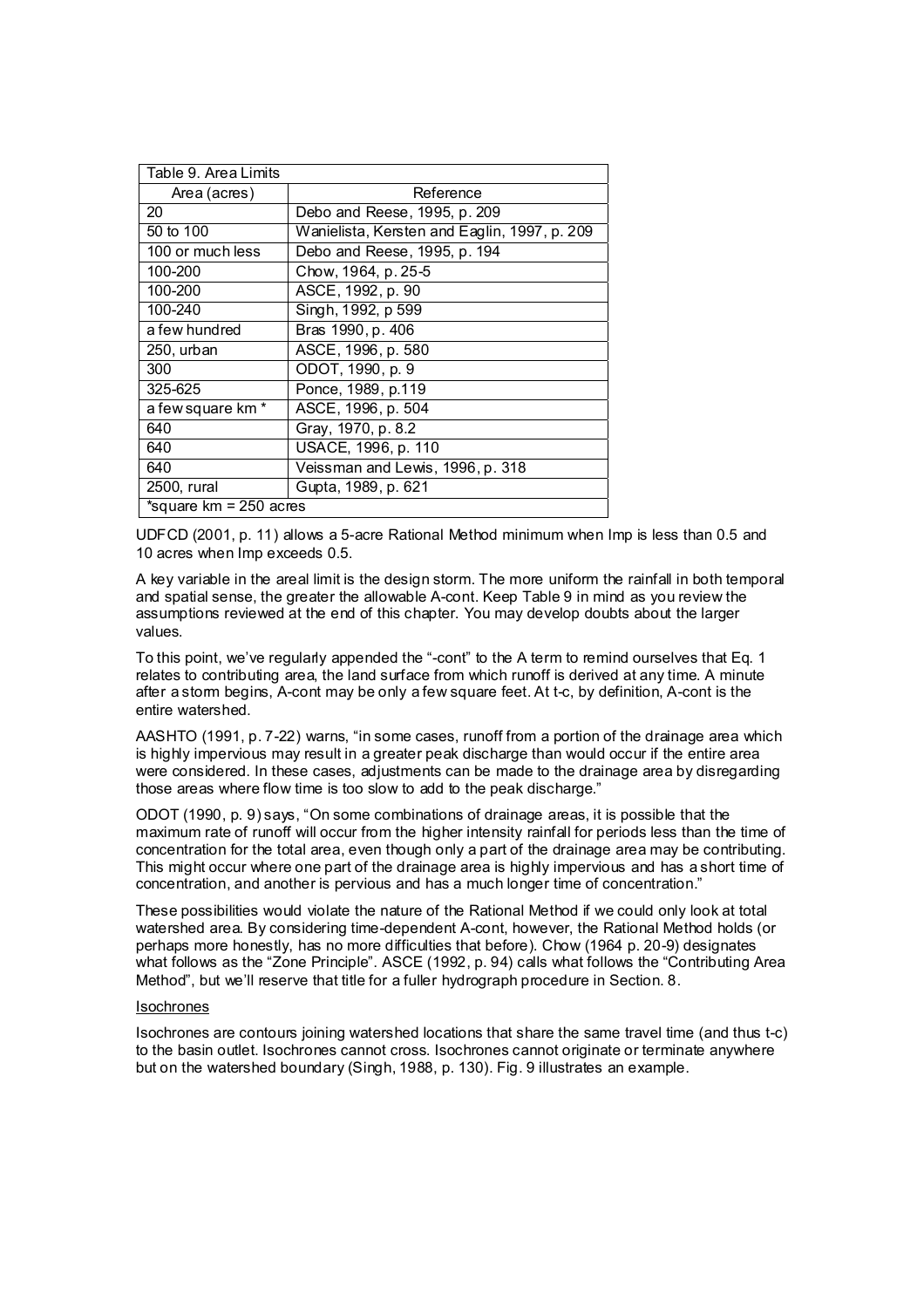

Figure 9. Isochrones

## FIG. 9 ISOCHRONES

Isochrones are the basis for tracking A-cont and thus explaining the possibility of peak Q before watershed t-c. Table 10 is for a 20-acre watershed with isochrones determined for 5-minute time steps. At 5 minutes, the bottom 5 acres contribute runoff at the outlet. At 10 minutes, the next 6 acres of upstream watershed are contributing, etc. The third column shows cumulative A-cont. The fact that the entire watershed contributes runoff at 20 minutes makes t-c 20 minutes de facto. The fifth column shows the respective C-comp (Eq. 11) for the cumulative A-cont.

| Table 10. Isochronal Analysis |      |        |      |        |         |       |
|-------------------------------|------|--------|------|--------|---------|-------|
| t-d                           | А    | A-cont | С    | C-comp | i-ave   | Q     |
| (min)                         | (ac) | (ac)   |      |        | (in/hr) | (cfs) |
| 5                             | 5    | 5      | 0.40 | 0.400  | 2.46    | 4.91  |
| 10                            | 6    | 11     | 0.30 | 0.345  | 2.10    | 7.98  |
| 15                            | 6    | 17     | 0.40 | 0.365  | 1.85    | 11.47 |
| 20                            | 3    | 20     | 0.10 | 0.325  | 1.66    | 10.79 |
| 25                            |      | 20     |      | 0.325  | 1.51    | 9.83  |
| 30                            |      | 20     |      | 0.325  | 1.39    | 9.05  |
| 35                            |      | 20     |      | 0.325  | 1.29    | 8.41  |
| 40                            |      | 20     |      | 0.325  | 1.21    | 7.86  |
| 45                            |      | 20     |      | 0.325  | 1.14    | 7.40  |
| 50                            |      | 20     |      | 0.325  | 1.08    | 7.00  |
| 55                            |      | 20     |      | 0.325  | 1.02    | 6.64  |
| 60                            |      | 20     |      | 0.325  | 0.97    | 6.33  |

For an illustrative PDD, return to the illustrative 10-year event of Chapter 3. As we there noted, c is 20, e is 1.0, f is 15 and g is 0.7. The sixth column of Table 10 shows the thus-computed average intensities.

The last column is the Eq. 1 Q for the contributing area as duration increases. Fig 10 reveals the maximum Q. While the overall basin t-c is 20 minutes, because of the subareas and their respective C's, the 15-minute t-d produces the greatest Q. Change C of the upstream 3 acres from 0.10 to 0.30 and Q peaks at 20 minutes, not 15. Doing Table 10 by hand, you could stop at t-2, 20 minutes. We know from Section 4 know that after t-c, i-ave decreases, and thus Eq. 1 Q decreases.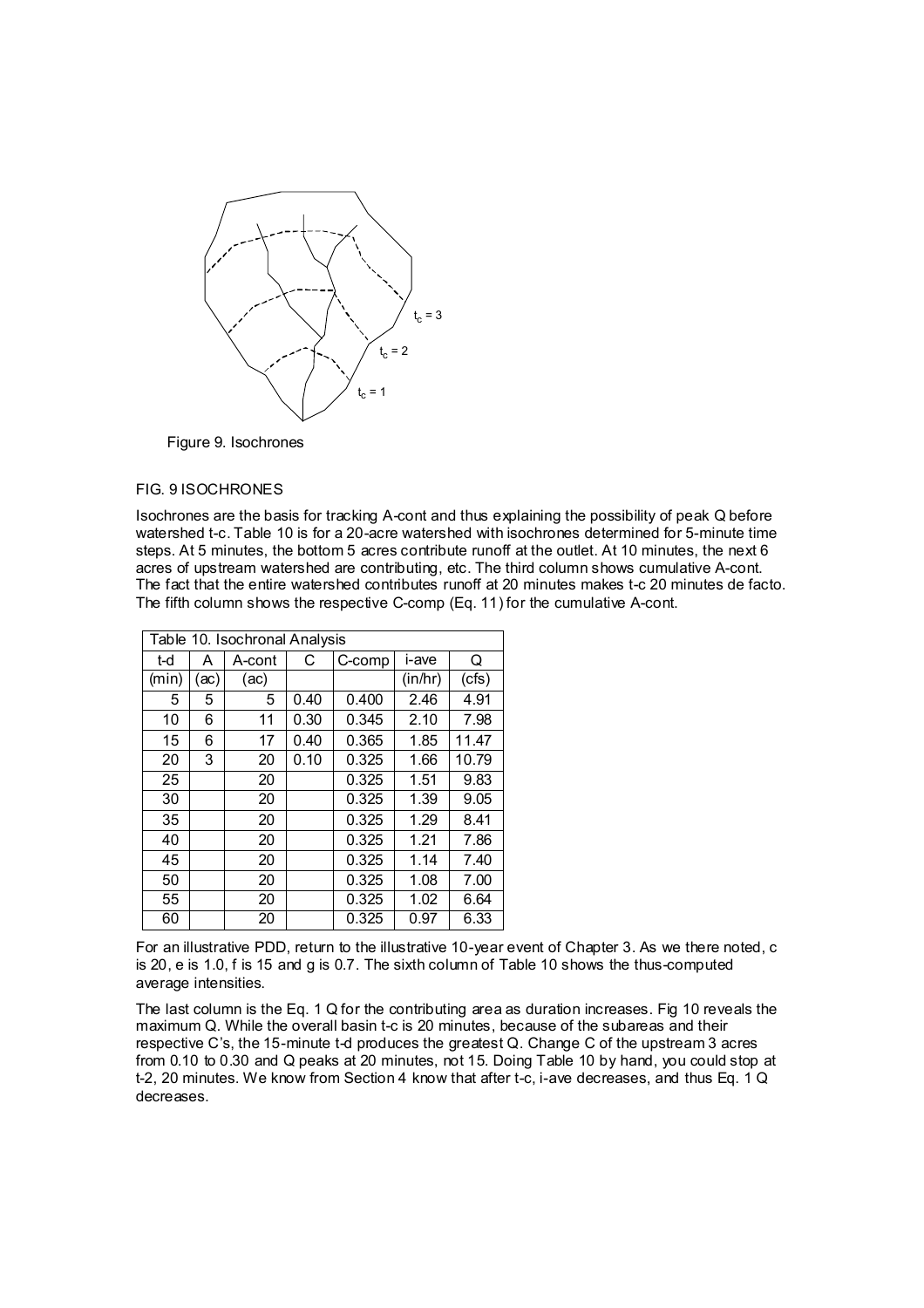

## FIG. 10. ISOCHRONAL QP

Fig. 10 is not a hydrograph, the topic of Chapter 12, though the axes correspond. Fig 10 shows Q's for i-ave over given durations, not i-inc . Fig 10 represents the Q appropriate to nested t-d's within the storm, not a clock. The 11.47 cfs peak runoff stems from the heaviest 15-minute rainfall, whenever it occurs.

When Q peaks before t-c, the discharge is said to peak at the "critical storm duration". Singh (1988, p. 141) pursues the theoretical basis. If you enjoy differential equations, we're solving Eq. 1 for increasing A-cont, changing C-comp and decreasing i-ave. Knowing A-cont as a function of time, C-comp as a function of A-cont and i-ave as a function of time, differentiate with respect to time and maximize Q.

The above example deals with sequential subareas. The 5-acre subarea is below the first 6-acre area, etc. What if outflows from two subareas converge at a mutual outlet, parallel subareas in schematic form? Were we doing a watershed simulation, perhaps with HEC-1 or HEC-HMS, we would simply add the two hydrographs. We can't just add the two Rational Method Q's, however, as we have no assurance that they occur at the same time.

Isochrones provide us a solution for parallel subareas. Analyze each subarea as we did above using isochrones of a constant time-step. These are computationally separate problems, though you need only compute the i-ave's once. Each subarea will have its own isochrones and the total may not be the same. Add the resulting Q columns of the two Table 10's to find the combined peak. This "split" watershed approach is used in more-complex hydrologic modeling as well. Connected impervious subareas are modeled for their hydrograph spike while the pervious watershed is still in transit to the outlet.

Wanielista, Kersten and Eaglin's (1997, p. 241) define the product of C and A-cont as "Equivalent Impervious Area". The equivalency conceptually adjusts watershed subareas as if all have a plastic surface. Such interpretation can save a few steps in some computations, but leads to errors when timing is considered (the t-c issue of Section 5). Leave this as an interesting thought, not an analytic shortcut.

In Chapter 12 we will use the Rational Method for hydrograph generation, extending the method from one of Fig XX peak flow estimation to one of runoff rate over time. Although the power of the Rational Method tends to wane at that level of hydrologic modeling, the method caries on, largely because many hydrologists never progress beyond Eq. 1. We will then compare Rational Method-based solutions to other hydrograph techniques. This current chapter, the computations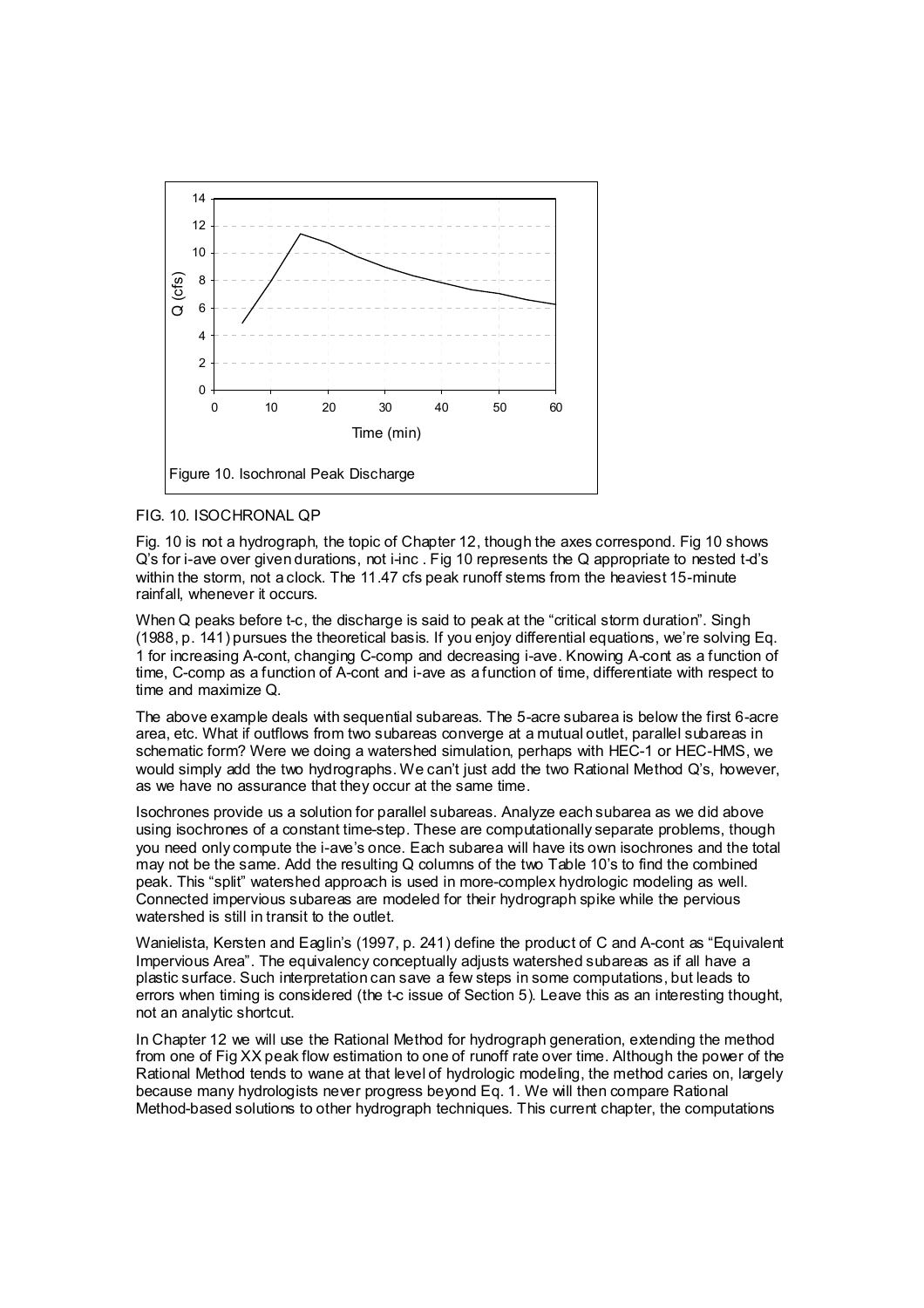to this point and the theoretical foundation to be discussed, will help you discern the relative merits in hydrograph modeling.

Assumptions, the Science of the Art

To this point, we have focused largely toward getting results: estimating C, calculating i-ave, determining A-cont. There have been many choices, in final rendition, your professional decisions. To the degree that you rely on experience, breadth of perspective and realistic judgment, you are practicing an art. You'll sense what probably fits together and what probably doesn't. If your exposure to the Rational Method is no more than that of this course, you at least are equipped to develop your talent. You already know more than many of your colleagues who've been cranking out Q's for years.

Our objective is not to practice the Rational Method by some strict scientific checklist. Under harsh light, it looks weak. Our objective is to anticipate the concerns that should be raised every time we put the method to use. By so anticipating, we can better formulate our solutions. We can sense were our results may be biased. We can look for other methods where the Rational Method is inappropriate.

Singh (1992, p. 598) lists eight Rational Method assumptions. Chow (1964, p. 14-7) finds the assumptions to hold best for paved areas with gutters and sewers of fixed hydraulic characteristics. As you consider each assumption, again think of how it relates to watersheds you know.

Assumption 1. "The peak rate of runoff is a maximum and is a direct function of the average rainfall intensity throughout the time of concentration. In other words, the computed discharge is the maximum that can occur for the selected rainfall intensity from that basin and that discharge occurs at the time of concentration and beyond."

Does i-ave adequately represent the real event? Debo and Reese (1995, p. 210) observe that convective storm cells in arid and semi-arid climates are relatively small with high, rapidly-varied intensity. The Rational Method may be inappropriate. When runoff seems to be more determined by simultaneous intensity than by average rate, Assumption 1 is in question.

Assumption 2. "The maximum discharge resulting from a rainfall intensity equal to or greater than the time of concentration is a simple, direct function of the rainfall. In other words, runoff [rate] is directly proportional to rainfall."

Is C sufficiently constant? Assumption 2's flag is the "directly proportional" assertion. As we've seen, C is not independent of the storm. Virtually no other hydrologic model presumes such proportionality. The Rational Method works only to the extent we have an empirical C appropriate to the situation.

Assumption 3. "The frequency of the peak discharge is the same as the frequency of rainfall. This assumption is not strictly correct, but does not create significant problems for the limited purposes of this method."

Does the 100-year discharge come from the 100-year storm? Veissman and Lewis (1996, p. 317) find Assumption 3 reasonable in the design range. FHWA (1984, p. 137) indicates that approximately 25 percent of "modest to important" federal projects are sized by assuming identical rainfall and runoff frequencies. Peak discharge has roughly the same probability of occurring as the corresponding storm if the storm isn't unusually large. Lognormal probability plots of precipitation and runoff diverge for extreme events. The Rational Method works better for 2-year events than 100-year events.

Assumption 4. "The relation between peak discharge and the drainage area is the same as the relations between peak discharge, intensity, and duration of rainfall. This means that the drainage basin is considered linear."

Should C, i-ave and A-cont be simply multiplied? "Linear" is used in the sense of mathematical function. Given a large Q, i-ave and A-cont data set and taking log transforms, Assumption 4 suggests that multiple linear regression without additional coefficients should fit the C-comp to